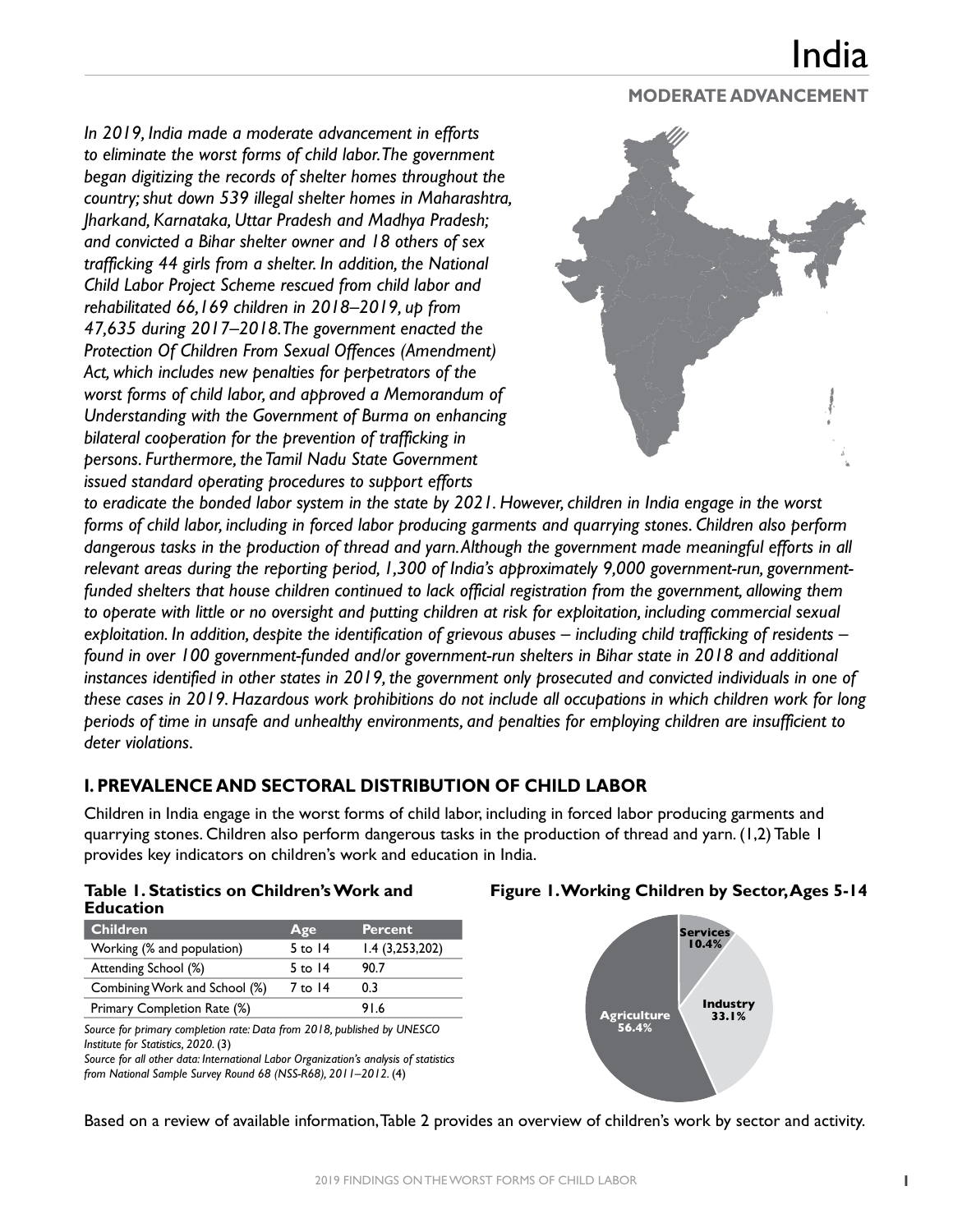### **MODERATE ADVANCEMENT**

| Sector/<br><b>Industry</b>          | <b>Activity</b>                                                                                                                                                                                                              |
|-------------------------------------|------------------------------------------------------------------------------------------------------------------------------------------------------------------------------------------------------------------------------|
| Agriculture                         | Farming, including producing hybrid cottonseed and hybrid vegetable seeds, cultivating cotton and rice, and harvesting<br>sugarcane, tobacco, and tea (5-16)                                                                 |
|                                     | Processing cashew nuts and seafood (17-20)                                                                                                                                                                                   |
| Industry                            | Manufacturing garments, weaving silk fabric and carpets, producing raw silk thread (sericulture), spinning cotton thread<br>and yarn, and embellishing textiles with silver and gold (zari) (16,21-26)                       |
|                                     | Manufacturing glass bangles, <sup>†</sup> imitation jewelry, locks, <sup>†</sup> and brassware,† and polishing gems (16,27-33)                                                                                               |
|                                     | Rolling cigarettes (bidis) <sup>+</sup> and manufacturing incense sticks (agarbatti), <sup>+</sup> fireworks, <sup>+</sup> and matches <sup>+</sup> (16,34,35)                                                               |
|                                     | Manufacturing footwear and bags, producing leather goods and/or accessories, <sup>+</sup> and stitching soccer balls (16,36-39)                                                                                              |
|                                     | Producing bricks, <sup>+</sup> quarrying and breaking sandstone <sup>+</sup> and granite, <sup>+</sup> and mining and collecting mica <sup>+</sup> and<br>coal <sup>+</sup> (2,16,40-48)                                     |
| <b>Services</b>                     | Domestic work (16,49-51)                                                                                                                                                                                                     |
|                                     | Working in hotels, food service, and tourism services (16,48,52-55)                                                                                                                                                          |
|                                     | Street work, including scavenging, sorting garbage, and selling trinkets (16,48,56,57)                                                                                                                                       |
| Categorical Worst<br>Forms of Child | Forced labor in agriculture, including producing hybrid cottonseed and harvesting sugarcane, each sometimes as a result<br>of human trafficking (48,58,59)                                                                   |
| Labor <sup>+</sup>                  | Forced labor in producing bricks, quarrying stones, and in rice mills (2,48,60-65)                                                                                                                                           |
|                                     | Forced labor in producing garments and carpets, spinning cotton thread and yarn, and embroidering silver and gold into<br>textiles (zari) (1,23,25,48,66,67)                                                                 |
|                                     | Forced labor in producing bangles, imitation jewelry, leather goods, plastic goods, footwear, and bags (30,32,33,68-72)                                                                                                      |
|                                     | Forced labor in domestic work and begging, each sometimes as a result of human trafficking (49,57,59,73-75)                                                                                                                  |
|                                     | Commercial sexual exploitation, sometimes as a result of human trafficking (16,48,59,76)                                                                                                                                     |
|                                     | Recruitment of children by non-state armed groups for use in armed conflict (59,77)                                                                                                                                          |
|                                     | Use in illicit activities, sometimes as a result of human trafficking, including the use of children to commit theft, traffic<br>other children, and recruit other children for commercial sexual exploitation (16,59,78-80) |

#### **Table 2. Overview of Children's Work by Sector and Activity**

† Determined by national law or regulation as hazardous and, as such, relevant to Article 3(d) of ILO C. 182.

‡ Child labor understood as the worst forms of child labor *per se* under Article 3(a)–(c) of ILO C. 182.

Within India, children are trafficked for commercial sexual exploitation and for forced labor in domestic service. (57,59) Apprehending child traffickers has become more challenging for law enforcement because traffickers are utilizing technology to reach customers and receive electronic payment, eliminating the need to be centrally located in brothels. (57) Children are also forced to work as bonded laborers in brick kilns and stone quarries to pay off family debts owed to moneylenders and employers. (2,48,57) Children from India's rural areas migrate or are trafficked for employment in industries such as spinning mills and cottonseed production in which they are forced to work in hazardous environments for little or no pay. (48,58)

Non-state armed groups reportedly force children to serve as spies, couriers, and soldiers in the states of Bihar, Chhattisgarh, Jharkhand, and Maharashtra, and as soldiers in Jammu and Kashmir. (59,77,81,82) Maoist groups sometimes used children as human shields in confrontations with security forces. (59,81,83) In addition, some female child soldiers reported that commanders of these non-state armed groups recruited and used them in part for sexual exploitation, including practices indicative of sexual slavery. (59,81) Unverified reports from the UN indicated that national security forces used children as informants and spies. (59,81, 161)

Child victims of commercial sexual exploitation, forced labor, and human trafficking are more likely to be from marginalized groups, such as low-caste Hindus, members of tribal communities, and religious minorities. (48,57,84,85) Children from marginalized groups also face barriers to accessing education. Teachers sometimes subject these children to discrimination and harassment. (81,86) In addition, the lack of well-trained teachers, schools, separate washrooms for girls, inadequate infrastructure, and transportation options creates barriers and limits access to education. Refugees who are not granted visas or provided identity cards by the UNHCR often are not able to access education services. (48) However, children up to the age of 14,rescued from child labor, have the ability to attend school, including the option to take vocational trainings. (57)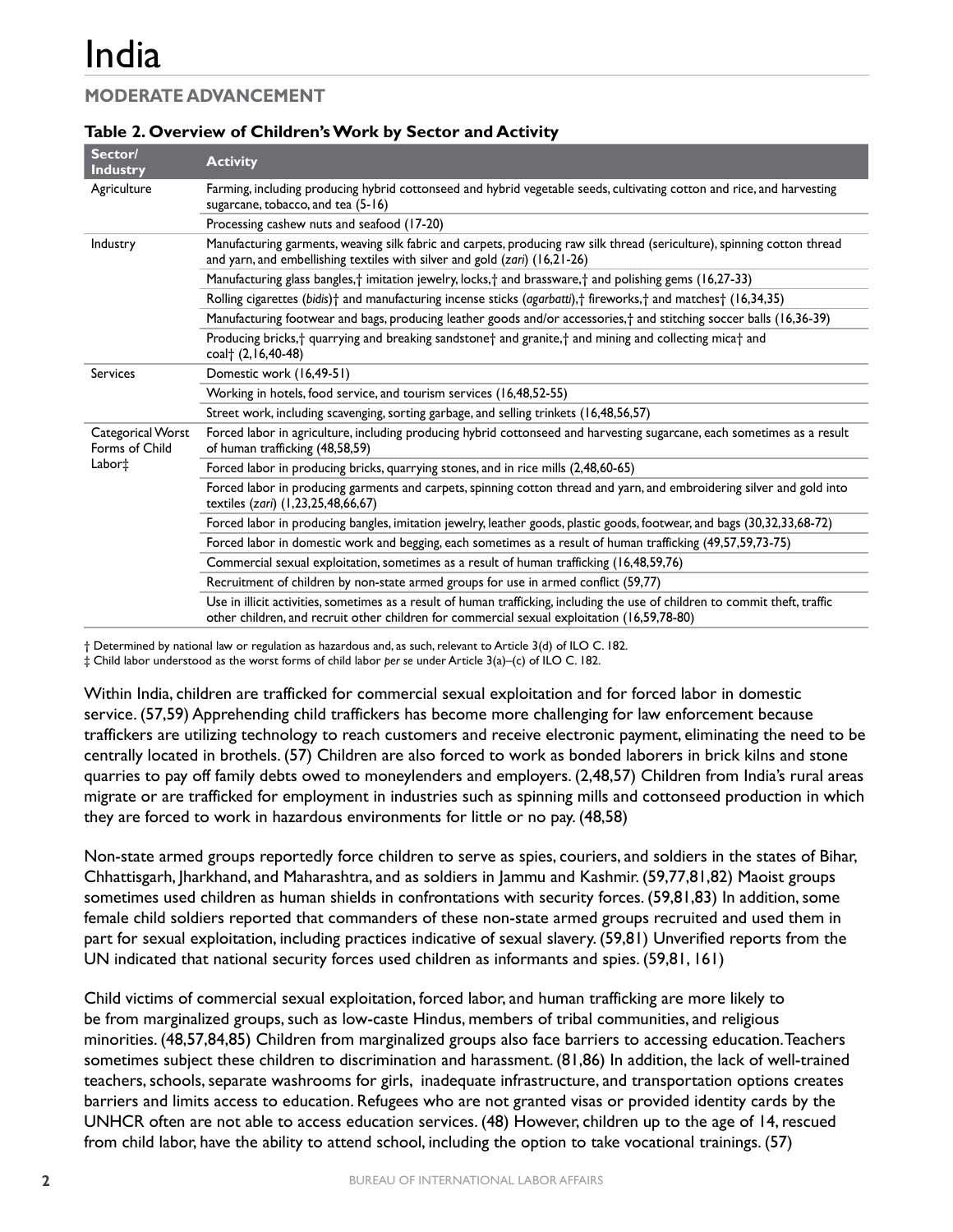The Government of India does not collect or publish data specifically on exploitative child labor, nor does it make available the raw data from the national census. (48)

#### **II. LEGAL FRAMEWORK FOR CHILD LABOR**

India has ratified all key international conventions concerning child labor (Table 3).

#### **Table 3. Ratification of International Conventions on Child Labor**

|  | <b>Convention</b>                                                                          | <b>Ratification</b> |
|--|--------------------------------------------------------------------------------------------|---------------------|
|  | ILO C. 138, Minimum Age                                                                    |                     |
|  | ILO C. 182, Worst Forms of Child Labor                                                     |                     |
|  | UN CRC                                                                                     |                     |
|  | UN CRC Optional Protocol on Armed Conflict                                                 |                     |
|  | UN CRC Optional Protocol on the Sale of Children, Child Prostitution and Child Pornography |                     |
|  | Palermo Protocol on Trafficking in Persons                                                 |                     |

The government has established laws and regulations related to child labor (Table 4). However, gaps exist in India's legal framework to adequately protect children from the worst forms of child labor, including the prohibition of recruitment of children by non-state armed groups.

| Table 4. Laws and Regulations on Child Labor |  |  |
|----------------------------------------------|--|--|
|----------------------------------------------|--|--|

| <b>Standard</b>                                                                  | <b>Meets</b><br><b>International</b><br><b>Standards</b> | Age | Legislation                                                                                                                                                                                                                                                      |
|----------------------------------------------------------------------------------|----------------------------------------------------------|-----|------------------------------------------------------------------------------------------------------------------------------------------------------------------------------------------------------------------------------------------------------------------|
| Minimum Age for Work                                                             | Yes                                                      | 4   | Section 3(1) of the Child and Adolescent Labour (Prohibition and<br>Regulation) Act (87)                                                                                                                                                                         |
| Minimum Age for Hazardous Work                                                   | Yes                                                      | 18  | Section 3A of the Child and Adolescent Labour (Prohibition and<br>Regulation) Act (87)                                                                                                                                                                           |
| Identification of Hazardous Occupations or<br>Activities Prohibited for Children | Yes                                                      |     | Schedule to the Child and Adolescent Labour (Prohibition and<br>Regulation) Act (88)                                                                                                                                                                             |
| Prohibition of Forced Labor                                                      | Yes                                                      |     | Section 4 of the Bonded Labour System (Abolition) Act; Sections<br>370 and 374 of the Penal Code; Section 79 of the Juvenile Justice<br>(Care and Protection of Children) Act (89-91)                                                                            |
| Prohibition of Child Trafficking                                                 | Yes                                                      |     | Sections 366A, 366B, 370, 372, and 373 of the Indian Penal Code;<br>Section 5 of the Immoral Traffic (Prevention) Act (90,92)                                                                                                                                    |
| Prohibition of Commercial Sexual<br><b>Exploitation of Children</b>              | Yes                                                      |     | Sections 366A, 366B, 370A, 372, and 373 of the Indian Penal Code;<br>Sections 4-7 of the Immoral Traffic (Prevention) Act; Sections 13-15<br>of the Protection of Children from Sexual Offences Act; Section<br>67B of the Information Technology Act (90,92-94) |
| Prohibition of Using Children in Illicit<br><b>Activities</b>                    | Yes                                                      |     | Sections 76 and 78 of the Juvenile Justice (Care and Protection<br>of Children) Act; Section 32B(c) of the Narcotic Drugs and<br>Psychotropic Substance Act (91,95)                                                                                              |
| Minimum Age for Voluntary State Military<br>Recruitment                          | Yes                                                      | 16  | Military Rules (96)                                                                                                                                                                                                                                              |
| Prohibition of Compulsory Recruitment of<br>Children by (State) Military         | $N/A^*$                                                  |     |                                                                                                                                                                                                                                                                  |
| Prohibition of Military Recruitment by Non-<br>state Armed Groups                | No                                                       |     |                                                                                                                                                                                                                                                                  |
| <b>Compulsory Education Age</b>                                                  | Yes                                                      | 15  | Section 3 of the Right of Children to Free and Compulsory<br>Education Act (97)                                                                                                                                                                                  |
| <b>Free Public Education</b>                                                     | Yes                                                      |     | Section 3 of the Right of Children to Free and Compulsory<br>Education Act (97)                                                                                                                                                                                  |

\* No conscription (98)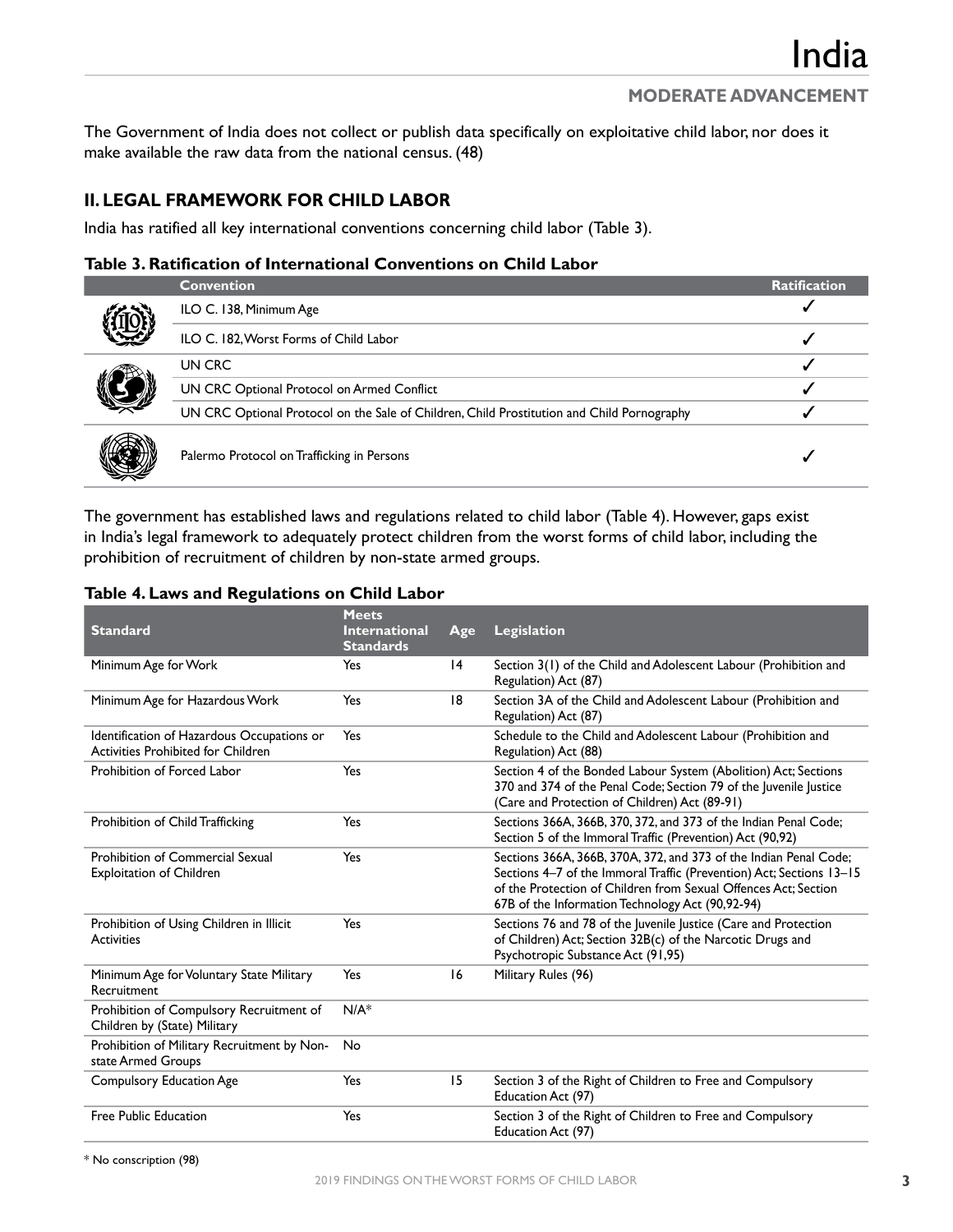### **MODERATE ADVANCEMENT**

In August 2019, Parliament passed amendments to the Protection Of Children From Sexual Offences (Amendment) Act, 2019 (POCSO) which includes new penalties allowing the death penalty in particular cases, including those involving the gang rape or rape of a child below the age of 12. (57,81,162,164) In addition, in 2018 the Code of Criminal Procedure was amended to require investigations for the rape of a child to be completed within two months. (57,96, 162)

The Trafficking of Persons (Prevention, Protection and Rehabilitation) Bill, which was drafted in 2018, seeks to criminalize and enhance penalties for aggravated forms of trafficking, including trafficking for the purposes of forced labor, bonded labor, and begging. (99) However, the draft legislation has to be approved by both houses of parliament and then approved by the President of India to become law; no progress was made toward enacting the bill in 2019. (100,101)

As the minimum age for work is lower than the compulsory education age, children may be encouraged to leave school before the completion of compulsory education. (87,97) Despite evidence that children work for long periods in unsafe and unhealthy environments in spinning mills, garment production, and carpet making, children ages 14 to 18 are not prohibited from working in occupations related to these sectors. (16,21,22,81,88) Lastly, while sources report that the minimum age for voluntary recruitment into India's Armed Forces is age 16 and that individuals must be age 18 to be deployed, research could not pinpoint where this criteria resides in Indian law or regulation. (102,103)

#### **III. ENFORCEMENT OF LAWS ON CHILD LABOR**

The government has established institutional mechanisms for the enforcement of laws and regulations on child labor (Table 5). However, gaps exist within the operations of state government labor inspectorates that may hinder adequate enforcement of child labor laws.

| <b>Organization/Agency</b>                                                                                                                   | <b>Role</b>                                                                                                                                                                                                                                                                                                                                                                                                                                                                                                                                                                                                                                                                                                                                                                                 |
|----------------------------------------------------------------------------------------------------------------------------------------------|---------------------------------------------------------------------------------------------------------------------------------------------------------------------------------------------------------------------------------------------------------------------------------------------------------------------------------------------------------------------------------------------------------------------------------------------------------------------------------------------------------------------------------------------------------------------------------------------------------------------------------------------------------------------------------------------------------------------------------------------------------------------------------------------|
| <b>State Government Labor</b><br>Inspectorates                                                                                               | Conduct labor inspections, including inspections for child labor. Enforce child labor laws, including assessing<br>penalties for violations found during inspections. (100) Refer children to Child Welfare Committees for<br>protection and rehabilitation services. (91)                                                                                                                                                                                                                                                                                                                                                                                                                                                                                                                  |
| <b>State and Local Police</b>                                                                                                                | Enforce laws pertaining to child labor and human trafficking. (102) Submit information to District Magistrates<br>to determine if a case should be prosecuted in District Court. (104) Refer children to Child Welfare<br>Committees for protection and rehabilitation services. (91)                                                                                                                                                                                                                                                                                                                                                                                                                                                                                                       |
| Ministry of Home Affairs -<br>Anti-Trafficking Operations<br>Division - State and District-<br>Level Anti-Human Trafficking<br>Units (AHTUs) | Report to district police chiefs. (57) Investigate cases of domestic and international human trafficking. (57,102)<br>Established in approximately 350 local police jurisdictions throughout India, but many AHTUs lack sufficient<br>funding, human resources, and infrastructure - including vehicles and computers - needed to adequately<br>perform their work. (57,96) During the reporting period, the Ministry of Home Affairs delegated \$131,000 for<br>establishing AHTUs in the 62 districts of the country without them. (101) In August, operationalized a Cyber<br>Crime Reporting Portal - overseen by the Ministry of Home Affairs - to enable online reporting of complaints,<br>including those related to child pornography and online solicitation of children. (57,96) |
| Central Bureau of<br>Investigation - Anti-Human<br>Trafficking Unit and Criminal<br>Investigation Department<br>(CID)                        | Investigates and prosecutes cases involving the kidnapping and trafficking of women and children by<br>professional gangs operating across multiple states. Takes on cases by request of, or in agreement with,<br>state governments. (105) During the reporting period, 250 officers attended a first of its kind training on<br>recognizing precursors and indicators of human trafficking through the misuse of U.S. and Schengen travel<br>documents. (57) The Criminal Investigation Department (CID) (also referred to as "Crime Branch") is a unit<br>of the police force in each state. There are 36 CIDs across India. (96) Manages the 24-hour Helpline No. 011<br>for reporting cases of "Illegal Human Trafficking Especially Trafficking of Children & Women." (57,106)        |
| National Investigation Agency<br>(NIA)                                                                                                       | Investigates terror-related cases. (48) Mandate expanded by the central government in 2019 to investigate and<br>prosecute trafficking in persons cases that have multiple state or international ramifications. (48,57,96,107)                                                                                                                                                                                                                                                                                                                                                                                                                                                                                                                                                             |
| <b>Child Welfare Committees</b>                                                                                                              | Refer children in need of care and protection to welfare services providers under the Integrated Child<br>Protection Scheme, including children involved in hazardous work, begging, human trafficking, and those living<br>on the streets. (57,91) 710 committees exist across the 660 districts in India. (75)                                                                                                                                                                                                                                                                                                                                                                                                                                                                            |
| Vigilance Committees                                                                                                                         | Rescue, release, and rehabilitate bonded laborers and family members. Assembled at the district and sub-<br>division levels by the District Magistrate. (89)                                                                                                                                                                                                                                                                                                                                                                                                                                                                                                                                                                                                                                |

| Table 5. Agencies Responsible for Child Labor Law Enforcement |  |  |
|---------------------------------------------------------------|--|--|
|                                                               |  |  |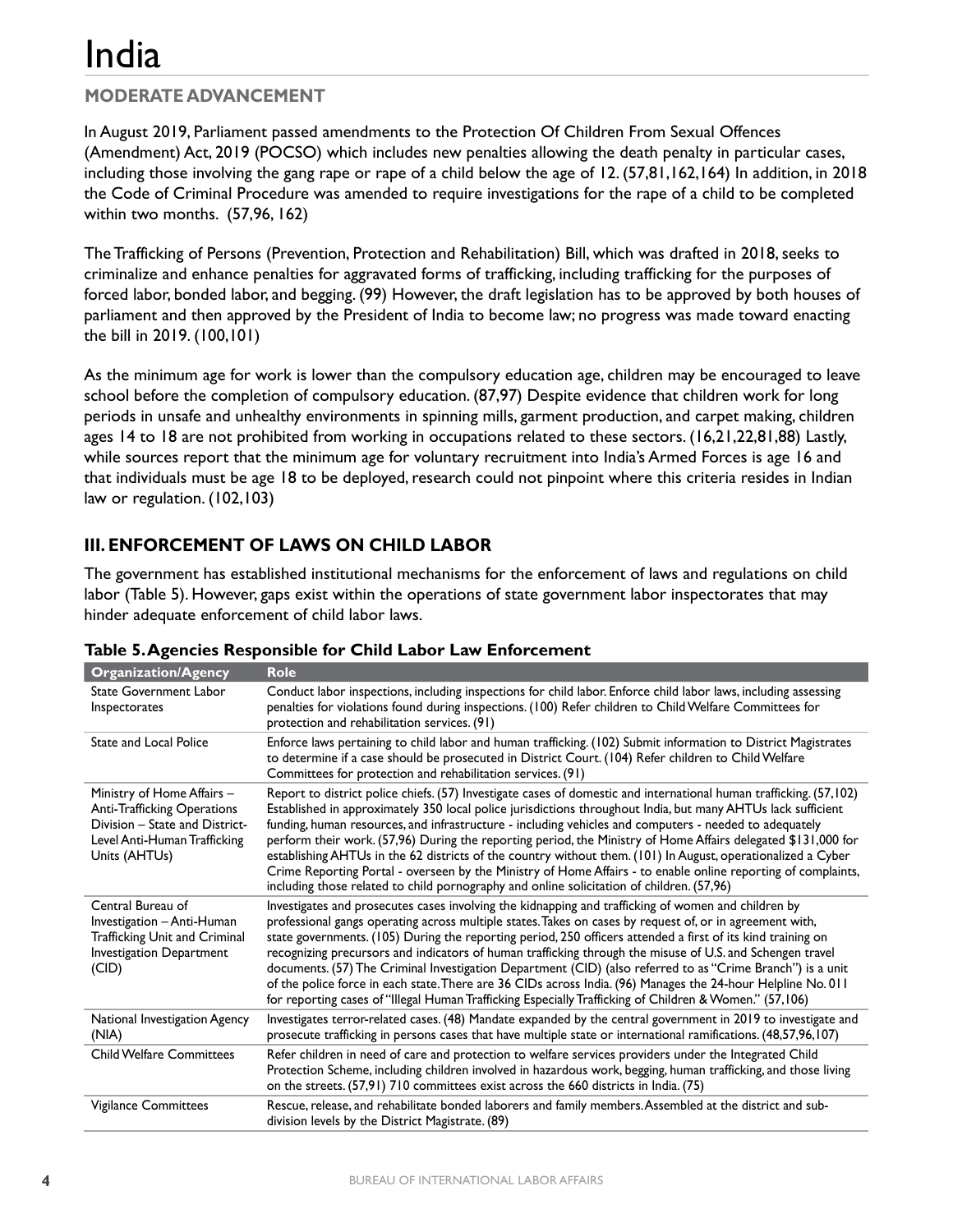In July 2019, the government passed the National Investigation Agency (Amendment) Act, which expanded the National Investigation Agency's (NIA) mandate to allow for the investigation of human trafficking cases. (48,57,101,107) Egregious cases of human trafficking that have trans-state or international border ramifications will now be transferred from state authorities to the NIA and can be tried in special courts constituted for this purpose. (48,57) As a result, in September 2019, the NIA began investigating cases in Hyderabad, West Bengal, Jharkhand, and Bangladesh, which resulted in the disruption of several interstate and cross-border human trafficking rings, including the arrest and prosecution of multiple suspected traffickers. (96)

The enforcement of labor laws is overseen by state government labor ministries, while criminal law enforcement is overseen by the state police. Labor law enforcement officers typically coordinate with the state police on cases through the Office of the District Magistrate. (48)

#### *Labor Law Enforcement*

In 2019, labor law enforcement agencies in India took actions to combat child labor (Table 6). However, gaps exist within the operations of the state government labor inspectorates that may hinder adequate labor law enforcement, including training for labor inspectors.

| <b>Overview of Labor Law Enforcement</b>                                           | 2018                       | 2019                      |
|------------------------------------------------------------------------------------|----------------------------|---------------------------|
| Labor Inspectorate Funding                                                         | Unknown (100)              | Unknown <sup>+</sup> (48) |
| Number of Labor Inspectors                                                         | Unknown (100)              | Unknown <sup>+</sup> (48) |
| Inspectorate Authorized to Assess Penalties                                        | Yes (100)                  | Yes† (48)                 |
| Initial Training for New Labor Inspectors                                          | Yes (100)                  | Yes† (48)                 |
| Training on New Laws Related to Child Labor                                        | Yes (100)                  | Yes† (48)                 |
| <b>Refresher Courses Provided</b>                                                  | Yes (100)                  | Yes† (48)                 |
| Number of Labor Inspections Conducted                                              | 338,696 (48)               | Unknown <sup>+</sup> (48) |
| Number Conducted at Worksite                                                       | Unknown (100)              | Unknown <sup>+</sup> (48) |
| Number of Child Labor Violations Found                                             | $1,636$ <sup>+</sup> (108) | Unknown <sup>+</sup> (48) |
| Number of Child Labor Violations for Which Penalties Were Imposed                  | Unknown (100)              | Unknown <sup>+</sup> (48) |
| Number of Child Labor Penalties Imposed that Were Collected                        | Unknown (100)              | Unknown <sup>+</sup> (48) |
| Routine Inspections Conducted                                                      | Yes (100)                  | Yes† (48)                 |
| Routine Inspections Targeted                                                       | Yes (100)                  | Yes† (101)                |
| Unannounced Inspections Permitted                                                  | Yes (100)                  | Yes† (48)                 |
| Unannounced Inspections Conducted                                                  | Yes (100)                  | Yes† (48)                 |
| <b>Complaint Mechanism Exists</b>                                                  | Yes (109)                  | Yes† (48)                 |
| Reciprocal Referral Mechanism Exists Between Labor Authorities and Social Services | Yes (100)                  | Yes† (48)                 |

#### **Table 6. Labor Law Enforcement Efforts Related to Child Labor**

† Data are from April 1, 2018 to March 31, 2019.

The Constitution of India gives state governments primary responsibility for the enforcement of labor laws. (100) Although the central government seeks to collect data on national and state actions to address child labor violations, the Government of India did not provide information on the number of violations for which financial or other penalties were imposed and collected. Yet, in an answer to a Parliamentary question, the MOLE stated that 2,451,390 rupees (approximately \$35,000) had been collected by all state governments in fines imposed on child labor violators during the reporting period; the number of cases that yielded these penalties is unknown. (48,96) Penalties available under the law include imprisonment for a minimum of 6 months up to 2 years and/or fines ranging from \$300 to \$700. (48,110-113) However, current laws are insufficient to deter employers from hiring children because imprisonment is rare and maximum fines are infrequently levied. (87)

The government neither releases data on the labor inspectorate budget nor the number of labor inspectors, but reports that it has a sufficient number of inspectors and that inspectors have sufficient office facilities,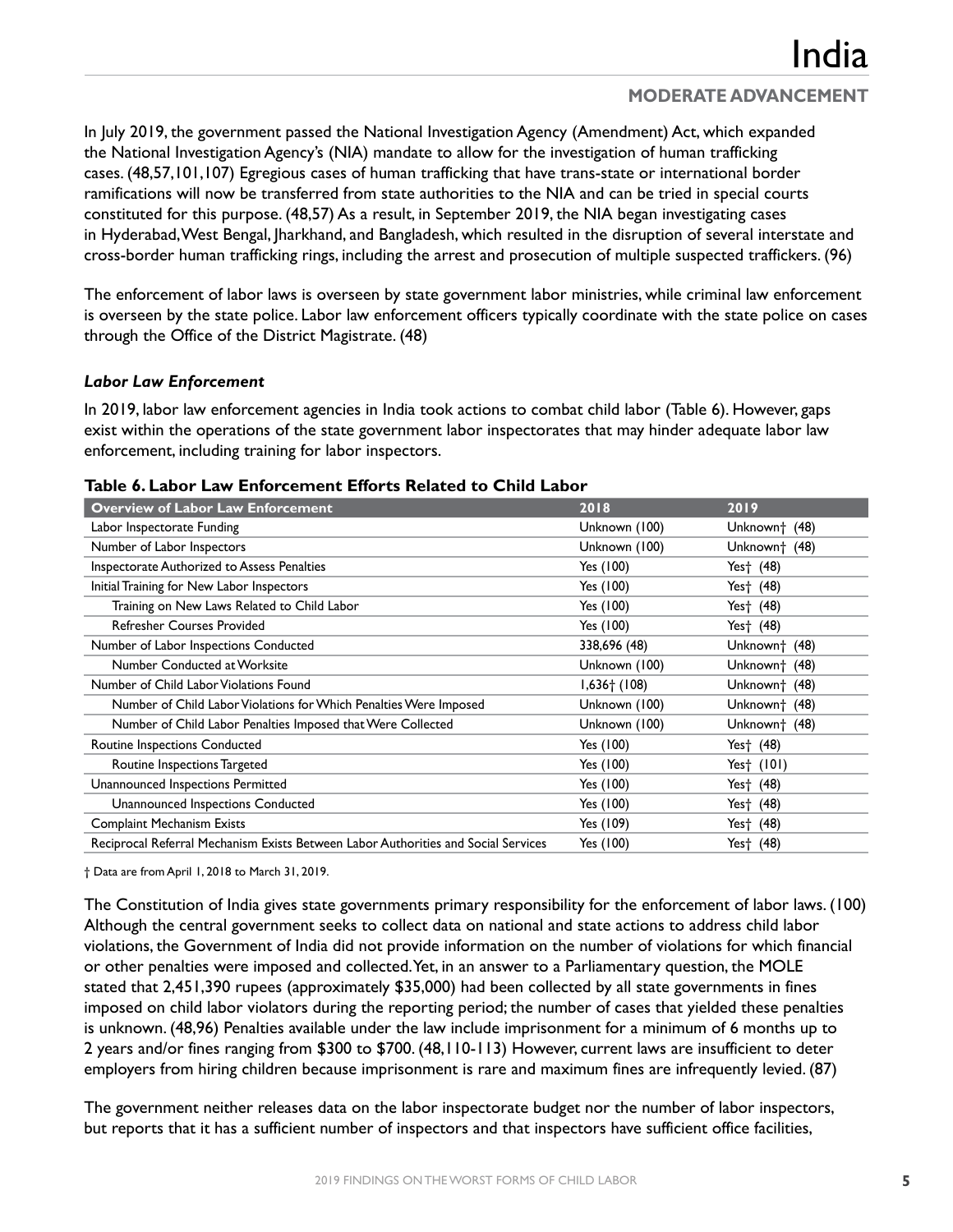#### **MODERATE ADVANCEMENT**

transportation, fuel, and other necessities to carry out inspections. (48,114) However, ILO and NGOs reports indicate that training for labor inspectors is inadequate, that the number of labor inspections carried out is insufficient given the size and population of the country, and the response time to complaints is too long. (48,96,114)

State government labor inspectors plan and conduct labor inspections, which are generally targeted at specific sectors or geographical areas known to involve child labor. Although labor inspectors are permitted to conduct unannounced inspections, due to social and cultural barriers, inspections of private homes and farms are done only on receipt of a complaint. (48) In addition, The Occupational Safety, Health and Working Conditions Code, 2019, which was introduced by the Lower House of Parliament in July 2019, remains pending in the Upper House of Parliament. (96,114, 163)

During the reporting period, authorities is some states acted to identify child bonded labor victims, but penalties assessed were insufficient to deter violations and criminal prosecutions were rarely initiated. Authorities in Rajasthan state rescued and released 77 child bonded laborers, but only filed one First Information Report (FIR). (96,115) While Telangana authorities identified more than 2,499 bonded labor victims through its annual child labor identification drive, and levied fines against 431 offenders totaling INR 1.87 million (\$26,338), it only registered criminal cases against seven suspects.The National Human Rights Commission (NHRC) ordered law enforcement and district officials to provide release certificates to bonded labor victims, but did not enforce a penalty for non-compliance. (96,115) Research indicates that the while the NHRC was often effective in securing release certificates, it required significant time and persistent follow-up from NGOs in order to do so. (96,115)

The V.V. Giri National Labor Institute, an autonomous body of MOLE, conducted six training programs in 2019, with participants from state labor departments, local village-level elected representatives, state and federal government police officials, trade union leaders, and civil society representatives.These trainings focused on proper interpretation of the Child Labor Act, how to identify and rescue child laborers, and the roles of stakeholders and government agencies in the rescue and rehabilitation of child laborers. (96,101)

#### *Criminal Law Enforcement*

In 2019, criminal law enforcement agencies in India took actions to combat child labor (Table 7). However, gaps exist within the operations of the criminal enforcement agencies that may hinder adequate criminal law enforcement, including the lack of data on state government efforts to investigate, prosecute, and convict crimes involving child labor.

| <b>Overview of Criminal Law Enforcement</b>                                           | 2018          | 2019         |
|---------------------------------------------------------------------------------------|---------------|--------------|
| Initial Training for New Criminal Investigators                                       | Unknown (100) | Yes (96)     |
| Training on New Laws Related to the Worst Forms of Child Labor                        | N/A (100)     | Yes (96)     |
| <b>Refresher Courses Provided</b>                                                     | Yes (100)     | Yes (48)     |
| Number of Investigations                                                              | Unknown (100) | Unknown (48) |
| Number of Violations Found                                                            | 942(113)      | Unknown (48) |
| Number of Prosecutions Initiated                                                      | 1,168(48)     | Unknown (48) |
| <b>Number of Convictions</b>                                                          | 690 (48)      | Unknown (48) |
| Imposed Penalties for Violations Related to The Worst Forms of Child Labor            | Unknown (100) | Yes (96)     |
| Reciprocal Referral Mechanism Exists Between Criminal Authorities and Social Services | Yes (100)     | Yes (48)     |

#### **Table 7. Criminal Law Enforcement Efforts Related to Child Labor**

Police officers have limited access to training opportunities on laws related to the worst forms of child labor and access to trainings varies from state to state. Some NGOs claim the training is inadequate. (48)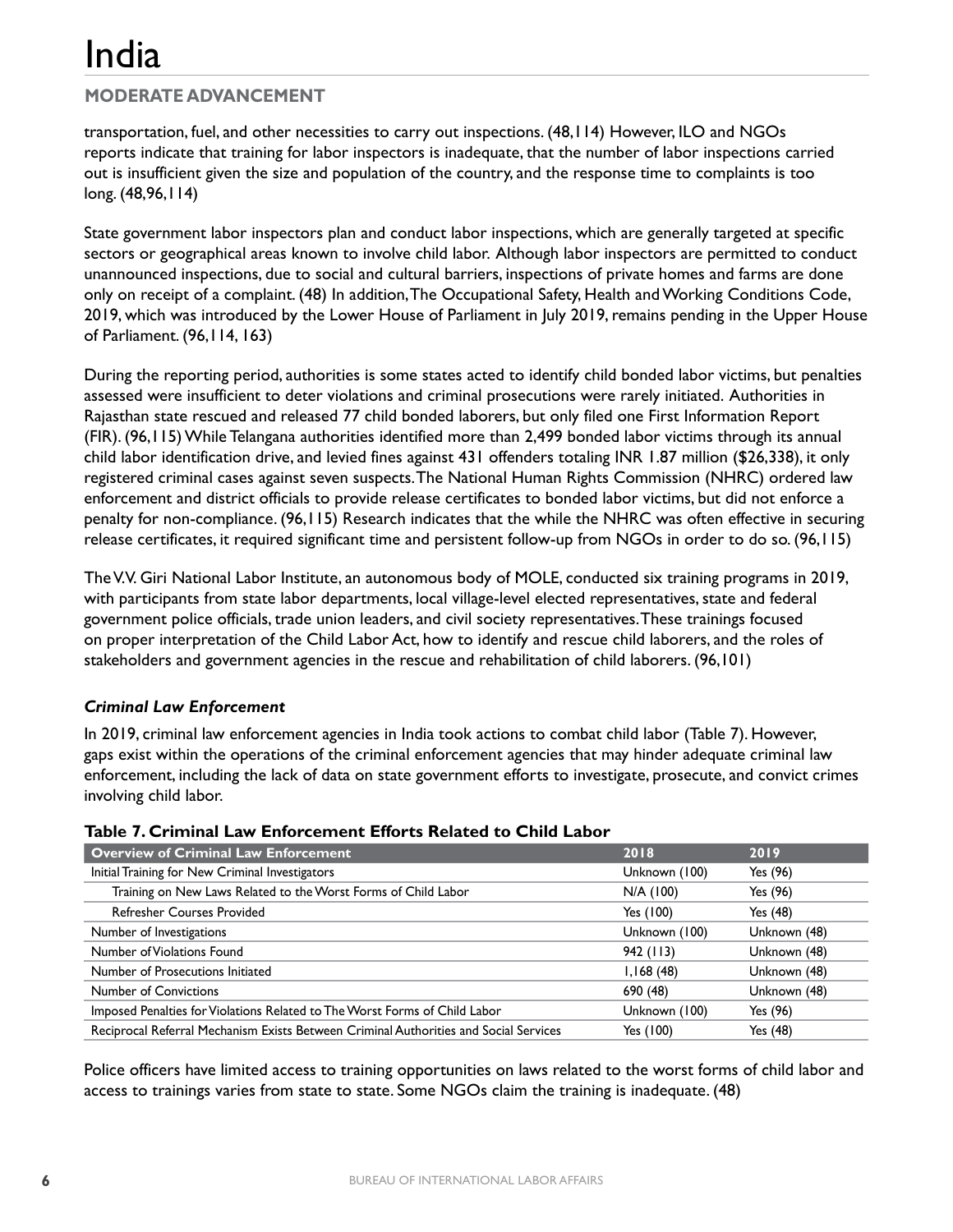State governments have primary responsibility for criminal law enforcement. (110,116) In July 2019 in Hyderabad, India's Vice President released and distributed 300 copies of the "Training Manual on Home Management for Homes Meant for Sex Trafficked Victims" to state governments in Telangana, Andhra Pradesh, Odisha, and Jharkhand for use by shelter homes in these states. Sources report changes in caregivers' perceptions since the release of the manual, from seeing victims as being custodial responsibilities to viewing them with more compassion and empathy. (57,96,116) A total of 87 government officials in all four states, as well as staff from one shelter home in each of the four states, received training using this manual from the Ministry of Women and Child Development. (96,116) The special Protection Of Children From Sexual Offences Act Courts are designated to hear POCSO cases related to trafficking of minors for the purposes of commercial sexual exploitation, and according to information presented by the Minister for Law and Justice, there were 240,000 pending POCSO cases in the country as of December 31, 2019. (57,116)

During the reporting period, police and child protection officers in some states successfully conducted raids and other law enforcement actions to rescue children from hazardous child labor and forced labor, with large numbers of children withdrawn in Gujarat, Telangana, and Delhi states. (81,101,108) In addition, some officials suspected of child sex trafficking were arrested during the reporting period, including in Bihar and Maharashtra states. (96) In addition, in June 2019, four police officers were convicted for the 2018 gang rape and murder of a girl in Jammu and Kashmir, with one police officer given a life sentence in jail and the remaining three police officers given 5-year jail sentences. (81,96)

Despite these positive efforts, there were credible allegations during the reporting period of government officials and police officers accepting bribes from traffickers in return for protection from prosecution, as well as unconfirmed allegations of leaks from police to sites where investigations would be occurring, allowing enough notice for suspected traffickers to escape.Tamil Nadu state authorities, for example, acknowledged that some local politicians benefited with impunity from child sex trafficking and forced begging rings. (57,96) In the Delhi capital region, while the Delhi Commission for Women (DCW) identified multiple cases of child sex trafficking in unregistered spas in 2019, in some cases police reportedly did not file the required FIRs following arrests. (96,115) In one such case, the DWC summoned local police to explain its delay to file an FIR against the suspects. (115)

In late 2019 and early 2020, the National Crime Records Bureau, which collects law enforcement data from state governments regarding criminal cases involving the worst forms of child labor, released a report containing data from 2017 and 2018. (57,101,117,118) The report indicates that Rajasthan state had the highest identification of child trafficking, with 886 cases, followed by West Bengal with 450 cases. (117) In addition, the Bihar government reportedly rescued 395 children from traffickers in 2017, 366 of whom were engaged in forced child labor. The Bihar Police also registered 121 alleged cases against traffickers in 2017, but failed to file any charges against the suspects and achieved no convictions. (117) In addition, the data show an overall decrease of 38 percent in the number of victims of human trafficking identified in 2017 and 2018 compared to 2016 data. (57,101) Data also report a 30 percent increase in sexual abuse of young women in shelter homes in 2018 compared with the previous year. (57)

Efforts to combat bonded labor are hampered by a lack of awareness among workers that they are being exploited and employers who may be ignorant to the crimes they are committing. (51,57,76,116,119) Perpetrators of bonded labor must be convicted before freed laborers are able to receive a release certificate that is required for obtaining compensation under the Central Sector Scheme for Rehabilitation of Bonded Laborer or other welfare schemes, which provide access to cash rehabilitation awards, subsidized housing, and free healthcare and education to children. (57,76,81,96,119) The Government of the National Capital Territory of Delhi has issued standard operating procedures for the immediate release of financial assistance to adults and children rescued from bonded labor. However, some other state governments lack similar procedures, sometimes failed to recognize bonded labor cases, and often did not issue release certificates or provide more than the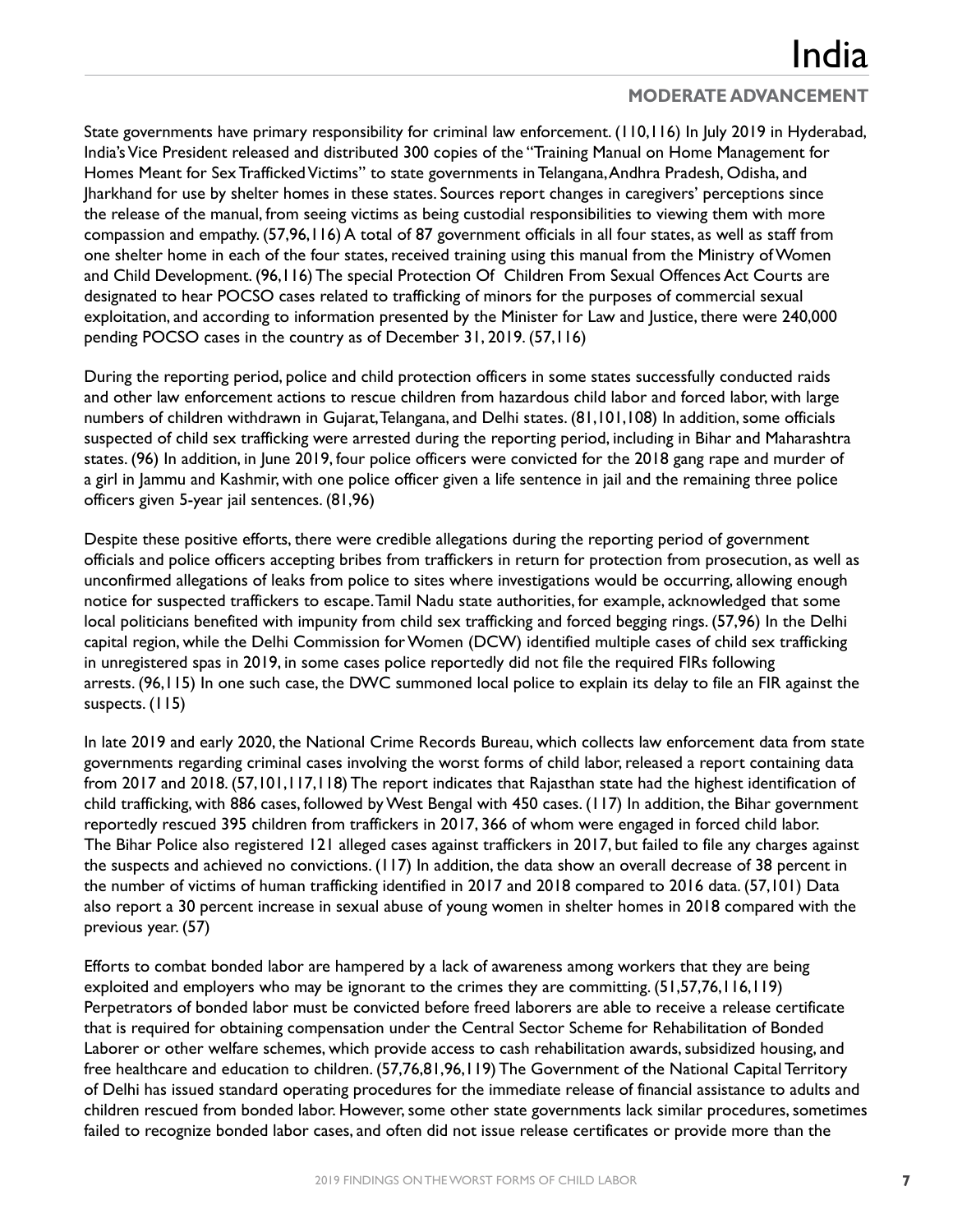### **MODERATE ADVANCEMENT**

initial financial assistance to bonded labor victims. (57,81,101,112,120,121) In addition, an absence of fast-track courts to handle bonded labor cases and low conviction rates make it difficult for victims to receive benefits, including cash rehabilitation awards ranging from \$1,300-3,900. (57,76,96,119) Delays in distributing financial assistance reportedly contributed to the re-victimization of bonded laborers, including children. (59,122)

Out of approximately 9,000 government-run, government-funded shelters for vulnerable individuals, including children, roughly 1,300 were not officially registered with the government. State-level Social Welfare Departments (SWDs) responsible for issuing operating licenses were slow to do so, which allowed shelters to operate with little or no oversight. (59,81,116) According to local NGOs, in some states where SWDs were not issuing licenses, unscrupulous entities took advantage of the situation and operated shelters illegally without a license. In other instances, shelter owners received grant funding from the government using their old licenses, while in the process of applying for a new license as stipulated in the amended Juvenile Justice Act. (96) In several instances, despite allegations of abuse, some shelters continued operating due to political connections. (59,81,96) During the reporting period, a continued lack of oversight and failure to investigate suspected trafficking crimes created an atmosphere of impunity for shelter home employees and government officials in governmentrun, government-funded shelter homes across the country. (57,59,96,115) Children residing in shelter homes were sometimes subject to child trafficking, commercial sexual exploitation, and forced labor in domestic work. (57,115) In addition, unsafe conditions and forcible detention in these shelter homes prompted some commercial sexual exploitation victims—including children—to run away from the facilities. (57,59)

As of March 2019, police had documented at least 156 children, including victims of commercial sexual exploitation, missing from 6 shelters across the country. (59,81,116) At least one shelter owner reportedly sold residents for purposes of commercial sexual exploitation, and an NGO in Andhra Pradesh operating two government-funded child care institutions (CCIs) forced children in their care into commercial sexual exploitation and domestic labor. (57,59,81,115) After repeated recommendations by the Child Welfare Committee, officials closed the CCIs and moved the children to government-run shelters. However, the criminal investigations into the abuse at these CCIs were dropped because police failed to file the charge sheets within the required timeframe. (57,115) In 2018, two police superintendents in Uttar Pradesh allegedly sent more than 405 children to a government-funded shelter home in violation of the district government's orders; the destination shelter was accused of drugging and forcing 23 children into trafficking for the purposes of commercial sexual exploitation. The Central Bureau of Investigation (CBI) conducted investigations into both of these allegations, and filed two FIRs in this case during the reporting period. (51,96,115, 161)

A 2018 report commissioned by the Bihar state government noted abuse "varying in forms and degrees of intensity," was reported to be prevalent in almost all 110 government-run, government-funded women and childcare institutions surveyed, and the report also noted "grave concerns" in 17 institutions that required immediate attention. (96) The CBI filed First Information Reports (FIRs)—written documents detailing complaints lodged with the police—against some of the Bihar state-funded shelter homes in which the TISS report had noted abuse, including charges such as "causing death by negligence." (81,115) The Bihar state government took over the management of all NGO-run, government-funded shelters in the state. (57) The CBI also completed investigations into all 17 shelters flagged for immediate attention. (81,115) Of the 17 investigations, the CBI filed charges against 13 shelter homes and successfully prosecuted one case. The CBI filed an additional 19 FIRs against some of the other 94 Bihar state-funded shelter homes in which the audit had noted abuse, including for charges such as "causing death by negligence." (96) On January 20, 2020, Brajesh Thakur, owner of the Muzaffarpur shelter and former legislator, was convicted along with 18 others of abuses under the POCSO Act and the Juvenile Justice Act for victimizing 44 girls between the ages of 7 and 17 for the purposes of commercial sexual exploitation; the trial's venue was moved to New Delhi to ensure accountability. (96,115,123,124) Of the 18 convicted individuals, 12 were sentenced to life in prison, including Thakur, a former chairperson of the Child Welfare Committee, a current member of the Child Welfare Committee, and a District Child Protection Officer. (57,115,125) Although the CBI recommended filing additional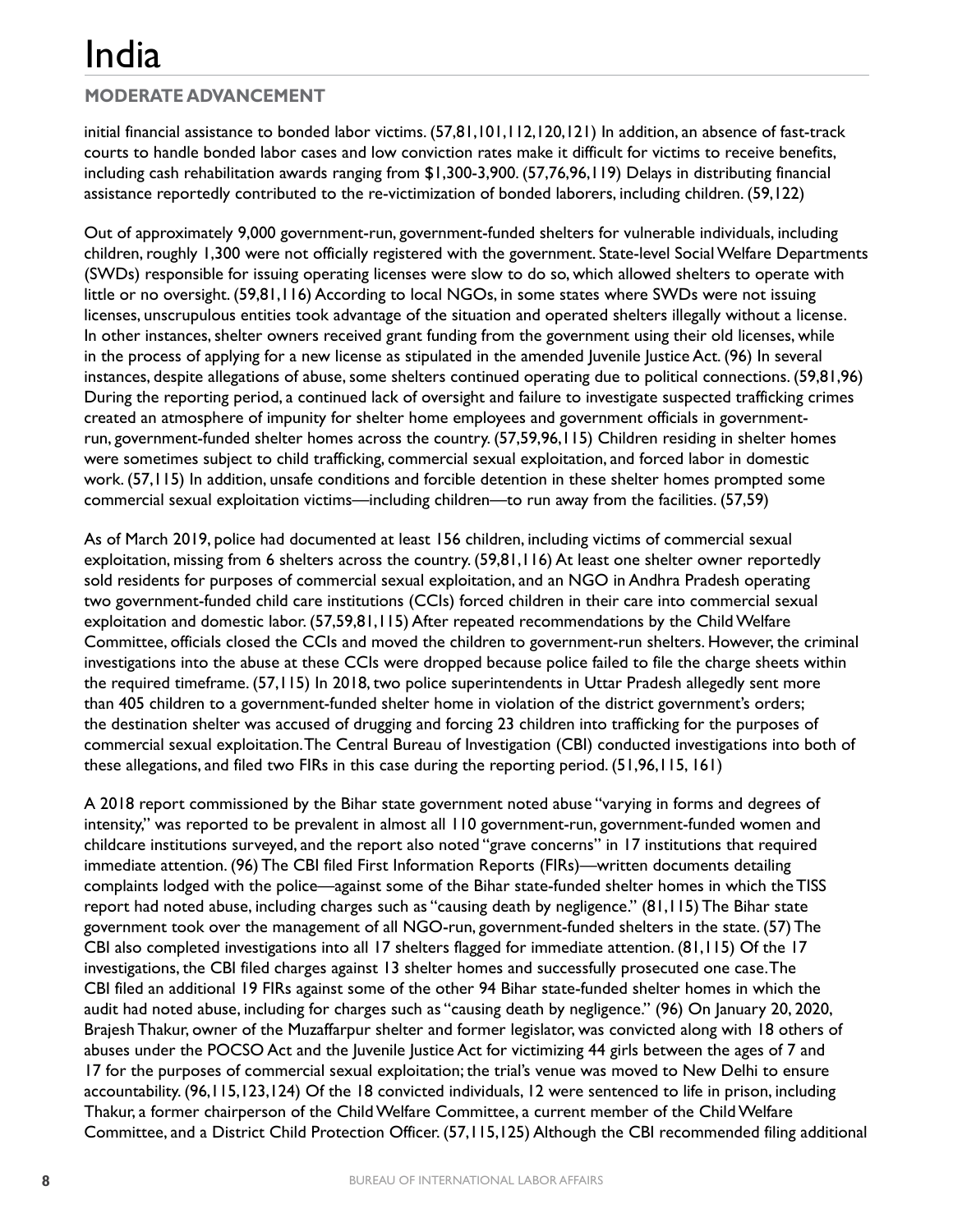cases against 70 central government and Bihar state government officials responsible for management and oversight of the homes, the local government did not act upon these recommendations. (57,123)

Despite the aforementioned notable convictions, there were reports of inconsistencies in the investigation of the Muzaffarpur case, as well as allegations that the government shielded higher-level officials from prosecution. (123,115,126,127) Reporting found evidence that enforcement officials instructed CBI investigators to make errors on the official Muzaffarpur investigation report. (51) In addition, research indicates the CBI failed to investigate high-level officials allegedly involved in child trafficking, including politicians whom victims had repeatedly identified as sex traffickers to social services officials. (115)

### **IV. COORDINATION OF GOVERNMENT EFFORTS ON CHILD LABOR**

The government has established mechanisms to coordinate its efforts to address child labor (Table 8).

| <b>Coordinating Body</b>                                                         | <b>Role &amp; Description</b>                                                                                                                                                                                                                                                                                                                                                                                                                                                                                                                                                                                                                                                                                                                                                                                                                                                                                                                                                                                           |
|----------------------------------------------------------------------------------|-------------------------------------------------------------------------------------------------------------------------------------------------------------------------------------------------------------------------------------------------------------------------------------------------------------------------------------------------------------------------------------------------------------------------------------------------------------------------------------------------------------------------------------------------------------------------------------------------------------------------------------------------------------------------------------------------------------------------------------------------------------------------------------------------------------------------------------------------------------------------------------------------------------------------------------------------------------------------------------------------------------------------|
| Task Force to Implement<br>the Child Labor Act                                   | Coordinates the oversight mechanism to ensure the effective implementation of the Child and Adolescent<br>Labor (Prohibition and Regulation) Act. Led by the Ministry of Labor and Employment (MOLE) and consists<br>of 12 officials from the federal and state governments. (128) Convened two meetings during the reporting<br>period. (48)                                                                                                                                                                                                                                                                                                                                                                                                                                                                                                                                                                                                                                                                           |
| Central Advisory Board on<br>Child and Adolescent Labor                          | Convenes board members to review the implementation of existing legislation and programs related to child<br>labor and proposes new welfare measures for child labor. Chaired by MOLE and consists of 45 board members,<br>including government officials and NGO representatives. (129) Met twice during the reporting period. (48)                                                                                                                                                                                                                                                                                                                                                                                                                                                                                                                                                                                                                                                                                    |
| National Commission for<br>the Protection of Child<br>Rights                     | Ensures that all laws, policies, programs, and administrative mechanisms are in accordance with the<br>constitutional protections for children and the UN CRC. Inquires about child rights violations and failures to<br>properly implement laws relating to child protection. (130) State Commissions for Protection of Child Rights<br>have also been established in all 29 states and in 6 territories, including Delhi. (131) In 2018-2019, received 26<br>complaints regarding abuse, including sexual exploitation of children in child care institutions (CCIs) and shelter<br>homes from April 1, 2018-March 31, 2019, as compared to eight complaints in 2017–2018. Referred these cases<br>to police or other relevant government entities. (57,96) In addition, registered several cases of children running<br>away from CCIs in 2019, including government-run shelters, with some alleging abuse at the hands of caretakers,<br>including sexual abuse. (57,96)                                           |
| National Human Rights<br>Commission                                              | Monitors implementation of the Bonded Labor System (Abolition) Act. Monitors state governments' actions<br>to identify, release, and rehabilitate bonded laborers through quarterly submissions and exploratory and<br>investigative missions. (132,133) During the reporting period, organized a one-day workshop on "Elimination of<br>Bonded Labor System including Child Labor, Inter-State Migrant Workers and Human Trafficking" in Mizoram.<br>Participants included senior officers from the Government of India and the Government of Mizoram. (57)                                                                                                                                                                                                                                                                                                                                                                                                                                                            |
| <b>Platform for Effective</b><br><b>Enforcement for No Child</b><br>Labor Portal | MOLE-operated online portal that allows government officials, NGOs, and law enforcement to share<br>information and coordinate on child labor cases at the national, state, and local levels in an attempt to<br>improve enforcement of child labor laws and the implementation of the National Child Labor Project (NCLP)<br>scheme. (134) Allows citizens to lodge child labor complaints. (48) Rescued child laborers are put through<br>a rehabilitation program that includes formal education and vocational skills training. Those eligible are<br>mainstreamed into formal education. (96) Since launching in 2017, 165,770 child laborers have been identified,<br>and 73,130 children mainstreamed through Special Training Centers (STCs) vis-à-vis the NCLP; 72,036<br>children remain in STCs. (48) STCs are located across the country and provide a stipend to children, free meals,<br>vocational training, and bridge education for eligible children. Length of stay ranges from 6 to 18 months. (96) |

**Table 8. Key Mechanisms to Coordinate Government Efforts on Child Labor**

On November 27, 2019 the federal Cabinet approved a Memorandum of Understanding (MOU) signed between India and Myanmar on enhancing bilateral cooperation for the prevention of trafficking in persons. The agreement will increase bilateral cooperation on issues of prevention, rescue, recovery, and repatriation related to human trafficking. (57,119,135) The MOU will allow for: further strengthening of investigations, prosecutions, and immigration and border control; development and implementation of anti-trafficking in persons strategies with relevant government ministries; the creation of a working group and a task force to help build the capacities of both governments to combat trafficking in persons; development and sharing of a database on traffickers and victims of trafficking in a safe and confidential manner; and formulation of Standard Operating Procedures for Rescue, Recovery, Repatriation and Integration of the victims of trafficking. (57,119,135)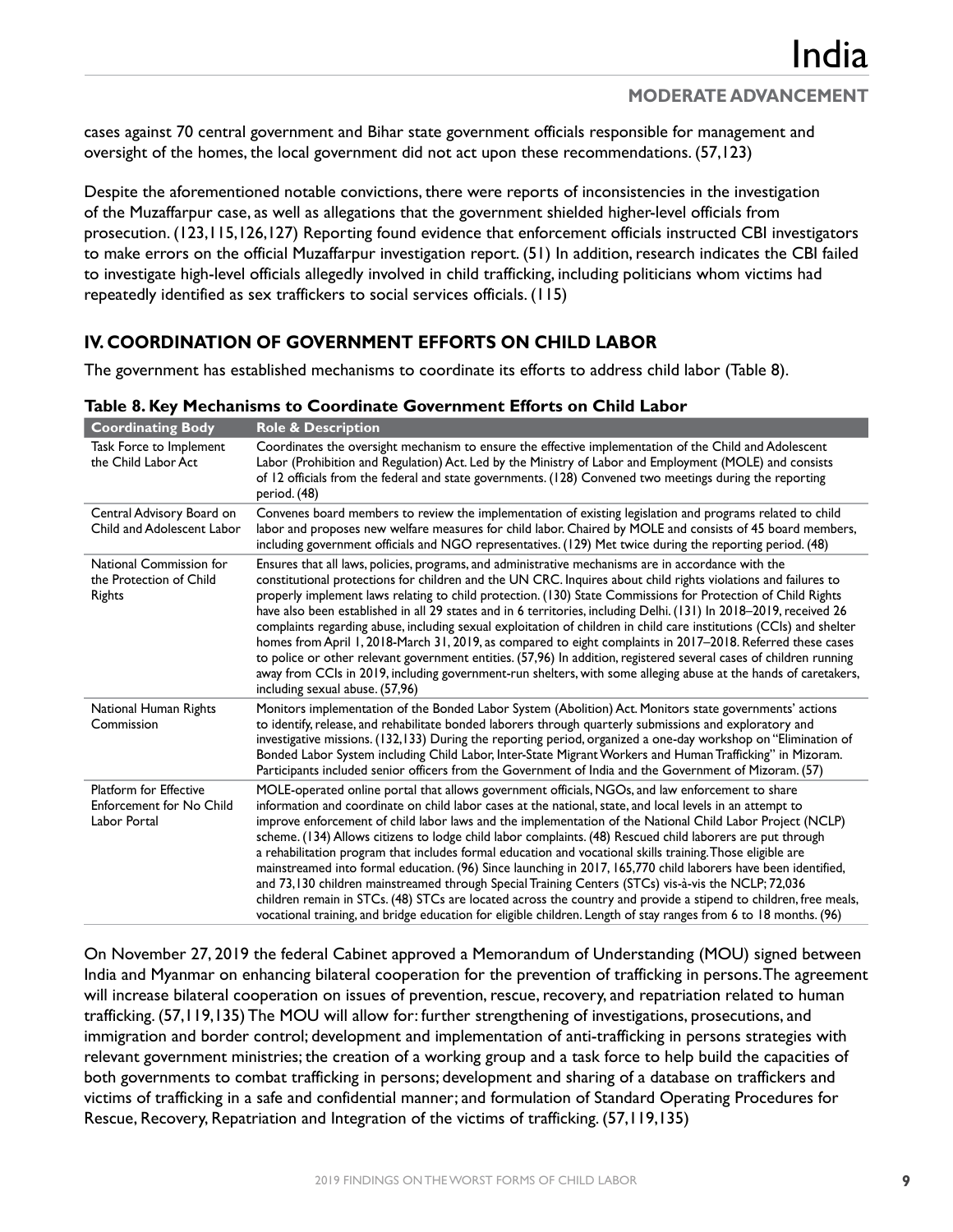In addition, at the 48th Annual Director General-level talks in June 2019, the Indian and Bangladeshi border guard forces discussed issues surrounding cross-border human trafficking in order to create a joint strategy to address the problem. The formal strategy has not yet been created. (57,96)

#### **V. GOVERNMENT POLICIES ON CHILD LABOR**

The government has established policies related to child labor (Table 9). However, policy gaps exist that hinder efforts to address child labor, including lack of state action plans for the elimination of child labor for all state governments.

| <b>Policy</b>                                  | <b>Description</b>                                                                                                                                                                                                                                                                                                                                                                                                                                                                                                                                                                                                                                                                                                                                                                                                                                                                  |
|------------------------------------------------|-------------------------------------------------------------------------------------------------------------------------------------------------------------------------------------------------------------------------------------------------------------------------------------------------------------------------------------------------------------------------------------------------------------------------------------------------------------------------------------------------------------------------------------------------------------------------------------------------------------------------------------------------------------------------------------------------------------------------------------------------------------------------------------------------------------------------------------------------------------------------------------|
| <b>National Policy</b><br>on Child Labor       | Describes actions for combating hazardous labor for children, including implementing legislation and providing direct<br>assistance to children. (136) During the reporting period, implemented through programs operated by MOLE and the<br>Ministry of Women and Child Development (MWCD), including the National Child Labor Project Scheme, Grants in Aid,<br>the Integrated Child Development Scheme, the National Children's Fund, and the National Creche Scheme. (48,96,137,138)                                                                                                                                                                                                                                                                                                                                                                                            |
| National Plan<br>of Action for<br>Children     | Identifies priority actions for achieving the objectives set out in the National Policy for Children (NPC). (48,139,140)<br>Aims to establish bridge courses and age-appropriate classes for children rescued from child labor and child trafficking<br>to meet the NPC objective to ensure that all out-of-school children have access to education. In addition, seeks to<br>develop community-based prevention, rescue, rehabilitation, and reintegration mechanisms, and strengthen institutional<br>mechanisms to address the worst forms of child labor to meet the NPC objective that all children are protected<br>from exploitation. (139,140) During the reporting period, implemented through programs operated by MOLE and<br>MWCD, including the Integrated Child Development Scheme, the National Children's Fund, and the National Creche<br>Scheme. (48,96,137,138) |
| <b>State Action</b><br>Plans on Child<br>Labor | Details state governments' activities and programs to eliminate child labor. Child labor action plans are in place in only<br>II states: Andhra Pradesh, Bihar, Delhi, Gujarat, Jharkhand, Karnataka, Meghalaya, Orissa, Punjab, Tamil Nadu, and Uttar<br>Pradesh. (100,101,141-148) Research was unable to determine actions taken to implement these policies during the<br>reporting period. (161)                                                                                                                                                                                                                                                                                                                                                                                                                                                                               |

#### **Table 9. Key Policies Related to Child Labor**

The Government of the National Capital Territory of Delhi's "Policy on Rehabilitation and Combating Trafficking of Women and Children," which would establish a rehabilitation fund for women and children who were trafficked for commercial sexual exploitation and establish state- and district-level coordination committees to undertake prevention and rehabilitation activities, remains pending in draft form. (101,112,149)

On August 21, 2019, the Tamil Nadu State Government issued a Standard Operating Procedure (SOP) to support efforts to eradicate the bonded labor system in the state by 2021. The SOP contains guidelines to facilitate the implementation of the "Bonded Labor System (Abolition) Act (1976)" and the "Central Sector Scheme for Rehabilitation of Bonded Laborers (2016)." (57,150) No other Indian states have similar SOPs to address bonded labor. (116)

#### **VI. SOCIAL PROGRAMS TO ADDRESS CHILD LABOR**

In 2019, the government funded and participated in programs that include the goal of eliminating or preventing child labor (Table 10). However, gaps exist in these social programs, including in the oversight of government-run, government-funded, and privately-run shelter homes that provide assistance to victims of the worst forms of child labor.

|  |  |  |  |  | Table 10. Key Social Programs to Address Child Labor |  |  |
|--|--|--|--|--|------------------------------------------------------|--|--|
|--|--|--|--|--|------------------------------------------------------|--|--|

| Program                                           | <b>Description</b>                                                                                                                                                                                                                                                                                                                                                                                                                                                                                                                                                                                                                     |
|---------------------------------------------------|----------------------------------------------------------------------------------------------------------------------------------------------------------------------------------------------------------------------------------------------------------------------------------------------------------------------------------------------------------------------------------------------------------------------------------------------------------------------------------------------------------------------------------------------------------------------------------------------------------------------------------------|
| National Child<br>Labor Project<br>(NCLP) Schemet | MOLE program that operates at the district level to identify working children, withdraw them from hazardous work,<br>and provide them with education and vocational training. (16,137) Sets up and administers NCLP schools, mainstreams<br>children into formal education, and provides them with stipends, meals, and health checkups. (137) Comprises<br>approximately 3,000 NCLP STCs that accommodate approximately 120,000 children. (137) Between April 1, 2018<br>and March 31, 2019, the program rehabilitated 66,169 children who were rescued from child labor compared to 47,635<br>children rescued in 2017-2018. (48,57) |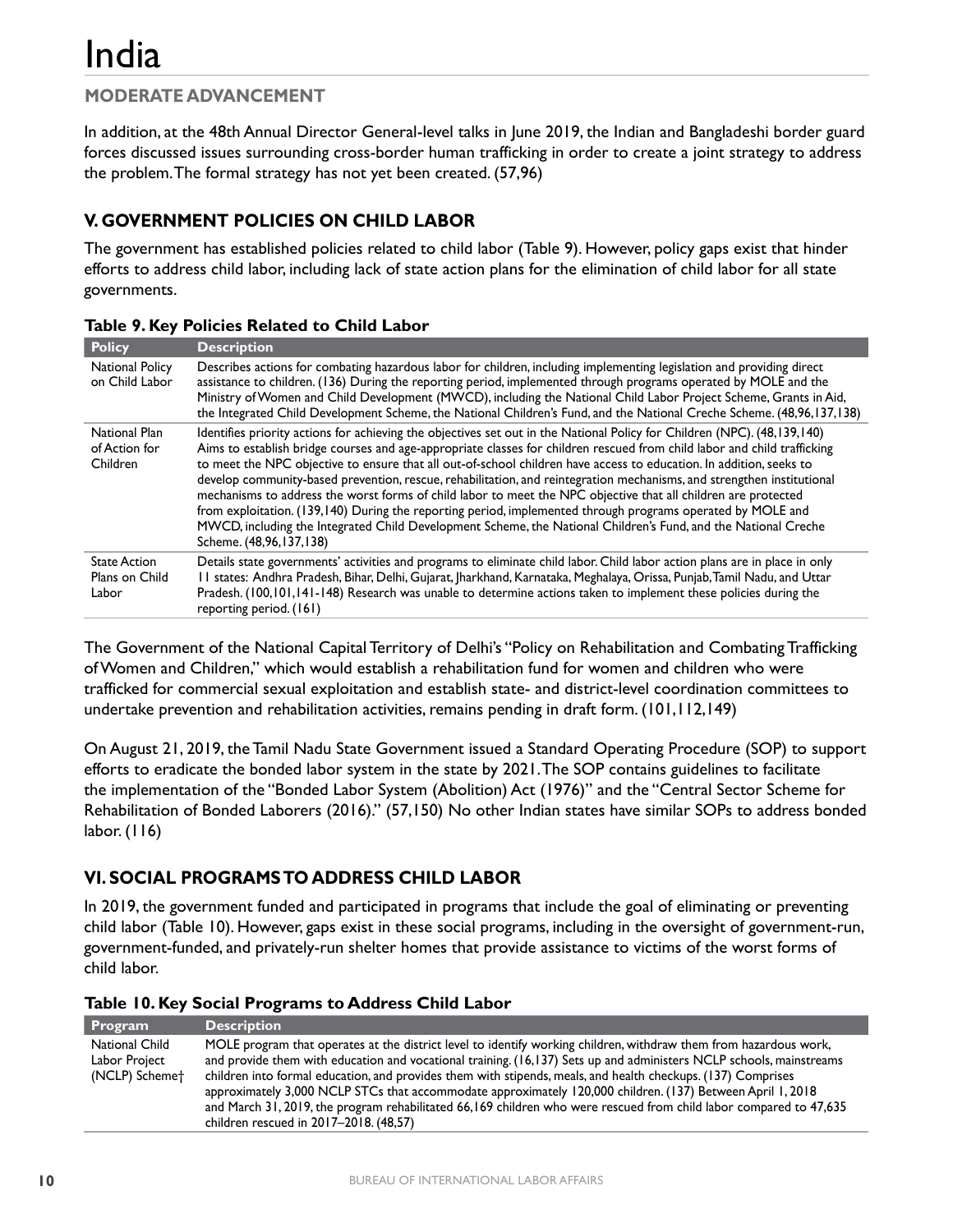#### **Table 10. Key Social Programs to Address Child Labor (Cont.)**

| Program                                                                                                                                                                                   | <b>Description</b>                                                                                                                                                                                                                                                                                                                                                                                                                                                                                                                                                                                                                                                                                                                                                                                                                                                                                                                                                                                                                                                                                                                                                                                                                                                                                                                                                                                                                                                                                                                                                                                                                                                                                                                                                                                                                                                                     |
|-------------------------------------------------------------------------------------------------------------------------------------------------------------------------------------------|----------------------------------------------------------------------------------------------------------------------------------------------------------------------------------------------------------------------------------------------------------------------------------------------------------------------------------------------------------------------------------------------------------------------------------------------------------------------------------------------------------------------------------------------------------------------------------------------------------------------------------------------------------------------------------------------------------------------------------------------------------------------------------------------------------------------------------------------------------------------------------------------------------------------------------------------------------------------------------------------------------------------------------------------------------------------------------------------------------------------------------------------------------------------------------------------------------------------------------------------------------------------------------------------------------------------------------------------------------------------------------------------------------------------------------------------------------------------------------------------------------------------------------------------------------------------------------------------------------------------------------------------------------------------------------------------------------------------------------------------------------------------------------------------------------------------------------------------------------------------------------------|
| Ministry of<br>Women and Child<br>Development<br>Programs -<br>Integrated Child<br>Protection<br>Scheme (ICPS) <sup>+</sup> ,<br>Childlinet,<br>TrackChild and<br>Khoya-Paya <sup>+</sup> | Integrated Child Protection Scheme (ICPS) provides children in need of protection—including children<br>withdrawn from hazardous work, forced labor, and human trafficking—with food and accommodation in government-<br>run shelter homes and non-institutional care in foster homes and adoptive families. (48,57,138) Provides rehabilitation<br>and reintegration services to rescued children. (138) Through the Welfare of Working Children in Need of Care and<br>Protection program, provides non-formal education and vocational training to street children and working children<br>living in urban areas not covered by NCLP schemes. (138) This program was active during the reporting period and<br>supported approximately 75,000 children from April 1, 2019-January 1, 2020, including trafficked children, in approximately<br>2,000 CCIs. (48,57,96)<br>Childline is a 24-hour toll-free emergency telephone service for children in distress. (57,81,138,151) Includes Childline<br>India Foundation-operated telephone service in cities across India, which connects children in need of assistance with<br>hospitals, child welfare committees, shelter homes, and police; 60-70 percent of received calls result in the rescue of a<br>child. (57,96,138,151) From April 1, 2019-January 28, 2020, assisted in over 285,000 cases of children in need, including<br>trafficking in person cases. (48,57)<br>TrackChild is an online portal that tracks missing children and facilitates information sharing about missing<br>and vulnerable children among stakeholders, including child protection units, police stations, and Child Welfare<br>Committees. (48,138,152) TrackChild's Khoya-Paya (Lost and Found) website allows parents and the public to report and<br>search for missing children. Program was active during the reporting period. (48,96) |
| Central Sector<br>Scheme for<br>Rehabilitation of<br>Bonded Laborers,<br>2016+                                                                                                            | MOLE program that rescues and rehabilitates adult and child bonded laborers. (48,137) Provides rescued bonded<br>laborers with financial assistance and social protection services. (137) Supports funding of surveys at the district level on<br>the prevalence of bonded labor and the rehabilitation of bonded laborers identified through the surveys. According to<br>the 2019 MOLE Annual Report, covering data collected from 2017–2018, state governments received \$877,765 for the<br>rehabilitation of 6,413 bonded laborers. (153) Between April 1, 2018 and February 1, 2019, 2,276 bonded laborers were<br>rescued and rehabilitated in various states. (48)                                                                                                                                                                                                                                                                                                                                                                                                                                                                                                                                                                                                                                                                                                                                                                                                                                                                                                                                                                                                                                                                                                                                                                                                             |
| Anti-Human<br>Trafficking<br>Activities <sup>+</sup>                                                                                                                                      | MWCD-operated anti-human trafficking activities, in collaboration with NGOs and state governments. (154) Supports<br>projects to help reintegrate, rehabilitate, and repatriate human trafficking victims, including children, through<br>the Ujjawala and Swadhar Greh schemes. (154) Ujjawala is a comprehensive scheme launched in 2007. Combats trafficking<br>in persons of women and children, including for commercial sexual exploitation. (154) In addition, facilitates the rescue<br>of victims, places them in safe custody, provides rehabilitation services, facilitates reintegration of victims, and facilitates<br>repatriation of foreign victims. (154) The Swadhar Greh scheme provides temporary residential accommodations<br>and services, including vocational training, legal aid, and rehabilitative counseling services to women and girls rescued<br>from human trafficking, including commercial sexual exploitation. (57,154) During the reporting period, both programs<br>were active and provided sensitization workshops, awareness generation through print and audio media, medical care,<br>professional counseling, legal aid, vocational training, and returned victims to their families. (96)                                                                                                                                                                                                                                                                                                                                                                                                                                                                                                                                                                                                                                                 |
| Measurement,<br>Awareness-<br>Raising, and Policy<br>Engagement<br>(MAP16) Project<br>on Child Labor<br>and Forced Labor                                                                  | USDOL-funded project implemented by the ILO to conduct research and develop new survey methodologies, improve<br>awareness, strengthen policies and government capacity, and promote partnerships to combat child labor and forced<br>labor. (155) In June 2019, organized a joint program with MOLE to mark the World Day Against Child Labor. In addition,<br>ILO staff, including the MAP16 National Project Manager, met with MOLE's Joint Secretary in charge of child labor to<br>provide a briefing on the joint program and to understand the view of the Government of India. (156) For additional<br>information, please see the USDOL website.                                                                                                                                                                                                                                                                                                                                                                                                                                                                                                                                                                                                                                                                                                                                                                                                                                                                                                                                                                                                                                                                                                                                                                                                                              |

† Program is funded by the Government of India.

‡ The government had other social programs that may have included the goal of eliminating or preventing child labor. (157)

After a 2018 TISS report uncovered ongoing issues in Bihar's shelters, Delhi's state government requested the DWC conduct an independent audit of Delhi's shelters. TISS conducted this audit in 2019, which revealed that 47 of 83 shelter homes in Delhi state were operating with a valid license and that facilities were short-staffed, potentially allowing for the mistreatment of children to go unnoticed or underreported. (57,96) The Delhi audit also reported "grievous sexual and physical abuse" in at least 14 shelters, prompting the Delhi government to remove children from one of these shelters and file a FIR against the shelter owners. Delhi authorities reported no other cases of criminal negligence and did not report initiating criminal investigations into the operations of any other shelters. (96,115)

Authorities in several other states, including Andhra Pradesh, Chhattisgarh, Telangana, Jharkhand, and Odisha also ordered audits of their shelters, some of which uncovered significant problems; however, no criminal investigations were initiated in these states as a result of these audits. (57,115,158,159) Despite encouragement by the Supreme Court, none of the other 29 states reported conducting, funding, or approving independent audits. (51,59,96,115,160) As a result of these findings, ChildWelfare Committees (CWCs) across the country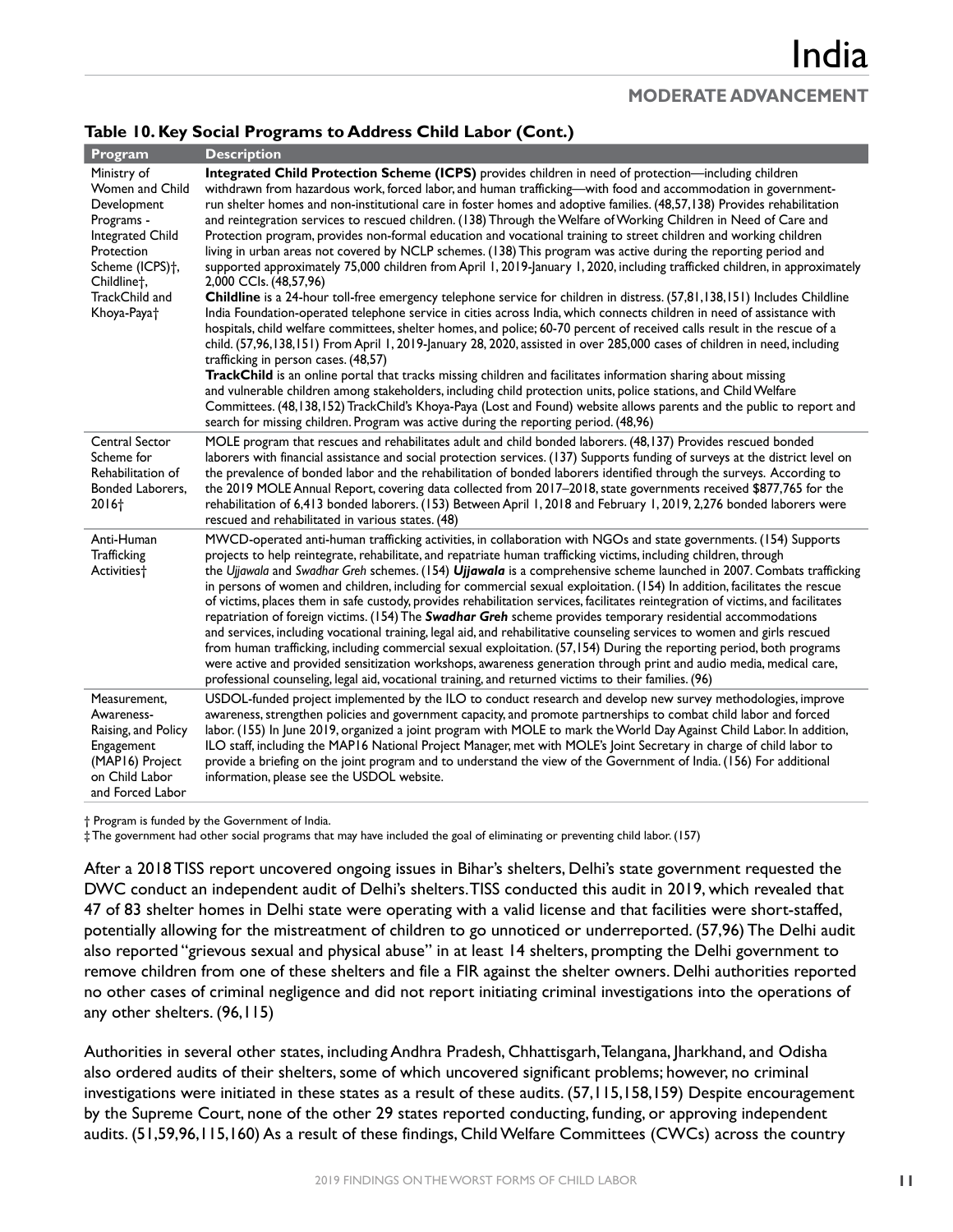## **MODERATE ADVANCEMENT**

have been working to digitize records in all shelter homes in a centralized system, so officials can monitor the number of residents in real time. As a part of this digitization of records, there will be an option within the system to note how the shelter is functioning, which will assist officials in monitoring shelter homes for potential exploitation. (96) Additionally, CWCs in most states have begun to schedule and implement regular monitoring visits of shelters, and District Inspection Committees – wherever they did not previously exist – have been established to meet regularly and assist in the monitoring of shelter homes. (57,96,116) According to local media reports, by the end of December 2019, the Government of India shut down 539 illegal shelter homes in Maharashtra, Jharkand, Karnataka, Uttar Pradesh, and Madhya Pradesh that were found to not be in compliance with requisite standards. (57,96) Children residing in the shelter homes that were shut down, were relocated to other functioning shelter homes. (96)

#### **VII. SUGGESTED GOVERNMENT ACTIONS TO ELIMINATE CHILD LABOR**

Based on the reporting above, suggested actions are identified that would advance the elimination of child labor in India (Table 11).

| Area             | <b>Suggested Action</b>                                                                                                                                                                                                                                                                                                                                   | Year(s)<br><b>Suggested</b> |
|------------------|-----------------------------------------------------------------------------------------------------------------------------------------------------------------------------------------------------------------------------------------------------------------------------------------------------------------------------------------------------------|-----------------------------|
| Legal            | Raise the minimum age for work to the age up to which education is compulsory.                                                                                                                                                                                                                                                                            | $2018 - 2019$               |
| <b>Framework</b> | Ensure that the types of hazardous work prohibited for children under age 18 are comprehensive, especially<br>in the sectors in which children work in unsafe and unhealthy conditions for long periods of time, such as in<br>spinning mills, garment production, carpet making, and domestic work.                                                      | $2016 - 2019$               |
|                  | Ensure that the law criminally prohibits the recruitment of children under age 18 by non-state armed groups.                                                                                                                                                                                                                                              | $2016 - 2019$               |
|                  | Publish the legal instrument that establishes the minimum age for voluntary recruitment into India's armed<br>forces.                                                                                                                                                                                                                                     | $2018 - 2019$               |
| Enforcement      | Ensure that Anti-Human Trafficking Units have sufficient funding and human resources to adequately perform<br>their work.                                                                                                                                                                                                                                 | 2019                        |
|                  | Collect and publish national-level data on labor law enforcement, including the amount of funding for the<br>labor inspectorate, the number of labor inspectors, the number and type of inspections conducted, the<br>number of child labor violations found, and the number of child labor violations for which penalties were<br>imposed and collected. | $2014 - 2019$               |
|                  | Create meaningful penalties for employment of children in prohibited child labor to ensure that<br>penalties adequately deter violations.                                                                                                                                                                                                                 | $2014 - 2019$               |
|                  | Ensure adequate training for labor and criminal law inspectors, that an adequate number of labor inspections<br>are conducted, and that the complaint mechanism response time is efficient.                                                                                                                                                               | 2019                        |
|                  | Ensure that labor inspections are regularly conducted in all sectors in which child labor occurs.                                                                                                                                                                                                                                                         | 2019                        |
|                  | Collect and publish national-level data from all state governments on the number of criminal<br>investigations, the number of violations found, the number of prosecutions initiated, and the number of<br>convictions.                                                                                                                                   | $2009 - 2019$               |
|                  | Ensure that public officials who facilitate or participate in the worst forms of child labor are held<br>accountable, including officials who accept bribes in exchange for protection from the law.                                                                                                                                                      | $2018 - 2019$               |
|                  | Fully implement the standard operating procedures that provide financial assistance to victims, including<br>children, rescued from bonded labor, and ensure that bonded labor cases are fast-tracked to ensure that<br>victims receive financial assistance in a timely manner.                                                                          | $2018 - 2019$               |
|                  | Ensure that state governments are issuing release certificates and financial assistance to victims, including<br>children, rescued from bonded labor.                                                                                                                                                                                                     | $2018 - 2019$               |
|                  | Investigate suspected abuses and misconduct at government-run, government-funded shelter homes, and<br>prioritize the official registration of all government-run, government-funded shelters to ensure government<br>oversight.                                                                                                                          | $2018 - 2019$               |
|                  | Ensure that shelter homes are free of abuses, including forced labor and commercial sexual exploitation of<br>children, and are fully staffed to support victims.                                                                                                                                                                                         | $2018 - 2019$               |
|                  | Ensure the remaining 29 state governments conduct audits of all government run, government-funded<br>shelters as mandated by the Supreme Court.                                                                                                                                                                                                           | 2019                        |

|  |  | Table 11. Suggested Government Actions to Eliminate Child Labor |  |  |  |  |
|--|--|-----------------------------------------------------------------|--|--|--|--|
|--|--|-----------------------------------------------------------------|--|--|--|--|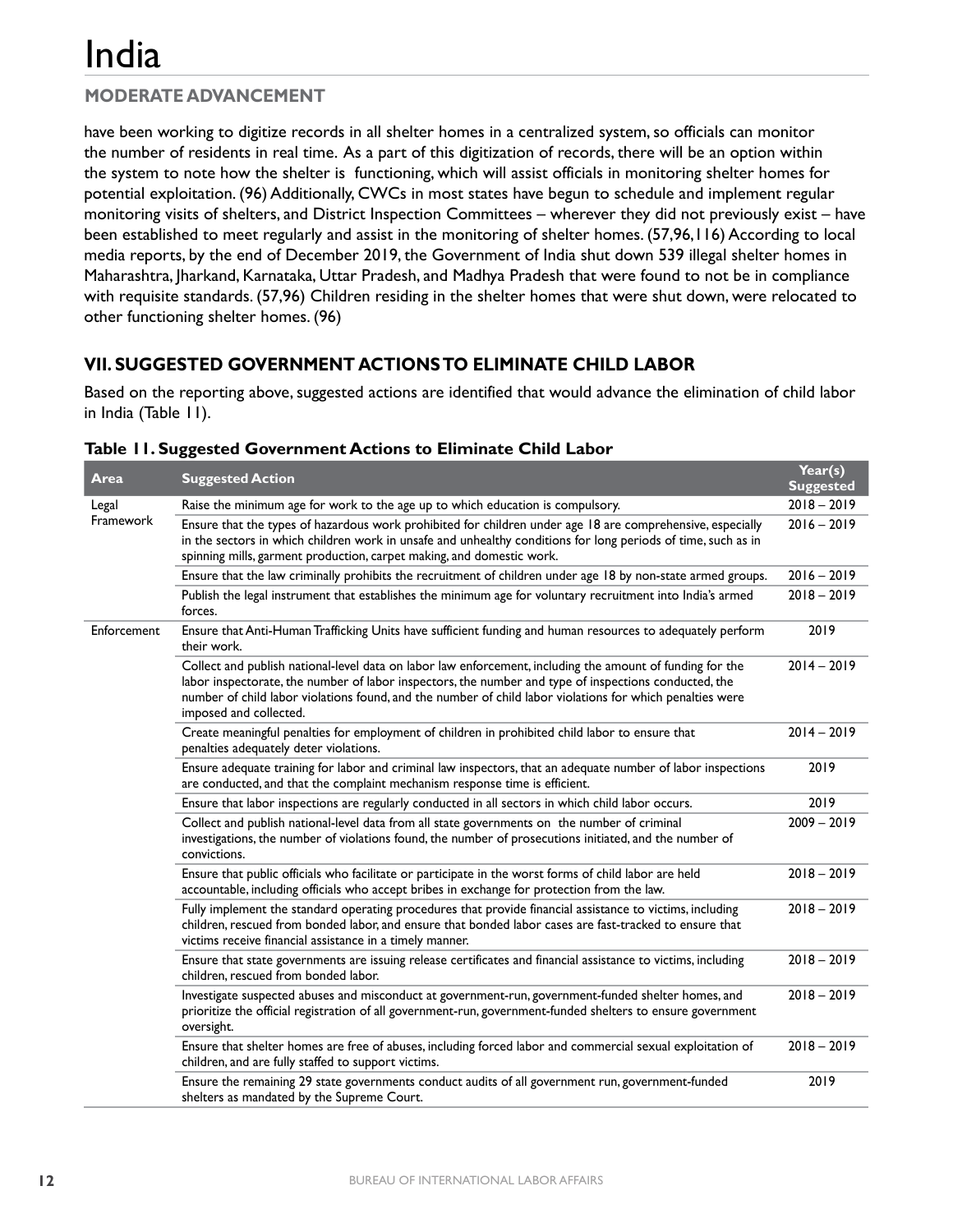#### **Table 11. Suggested Government Actions to Eliminate Child Labor (Cont.)**

| Area                          | <b>Suggested Action</b>                                                                                                                                                                                                                                                                                                                                                                                                                                                      | Year(s)<br><b>Suggested</b> |
|-------------------------------|------------------------------------------------------------------------------------------------------------------------------------------------------------------------------------------------------------------------------------------------------------------------------------------------------------------------------------------------------------------------------------------------------------------------------------------------------------------------------|-----------------------------|
| Government<br><b>Policies</b> | Work with state governments that do not currently have state action plans for the elimination of child labor<br>to establish such plans.                                                                                                                                                                                                                                                                                                                                     | $2011 - 2019$               |
|                               | Publish information about activities that were undertaken to implement the state action plans during the<br>reporting period.                                                                                                                                                                                                                                                                                                                                                | $2018 - 2019$               |
|                               | Approve and implement a national policy to combat trafficking in persons and support victims.                                                                                                                                                                                                                                                                                                                                                                                | 2019                        |
| Social<br>Programs            | Cease using children as informants and spies by national security forces.                                                                                                                                                                                                                                                                                                                                                                                                    |                             |
|                               | Penalize education officials who engage in discrimination and harassment of children, and reduce barriers<br>to education, in particular for refugee children and children from marginalized communities, by providing<br>sufficient training for teachers, providing separate washrooms for girls, and increasing the number of available<br>schools, especially in rural areas in which inadequate infrastructure and transportation options limit access<br>to education. |                             |
|                               | Ensure collection, findings, and publication of data on exploitative child labor are made available to the public,<br>including findings from district-level bonded labor surveys and raw data from the national census.                                                                                                                                                                                                                                                     | $2009 - 2019$               |

#### **REFERENCES**

- India Committee of the Netherlands. Unfree and Unfair: Poor Living Conditions and Restricted Freedom of Movement of Young Migrant Garment Workers in Bangalore. Utrecht, January 2016. http://www.indianet.nl/pdf/UnfreeAndUnfair.pdf.
- 2 UNICEF Institute for Statistics. Children's Lives Cast in Stone: Child Labour and the Sandstone Industry in Kota and Bundi. 2015. Source on file.
- 3 UNESCO Institute for Statistics. Gross intake ratio to the last grade of primary education, both sexes (%).Accessed March 2020. For more information, please see "Children's Work and Education Statistics: Sources and Definitions" in the Reference Materials section of this report.

http://data.uis.unesco.org/.

- ILO. Analysis of Child Economic Activity and School Attendance Statistics from National Household or Child Labor Surveys. Original data from National Sample Survey Round 68 (NSS-R68), 2011– 2012,Analysis received March 2020. For more information, please see "Children's Work and Education Statistics: Sources and Definitions" in the Reference Materials section of this report.
- 5 Venkateswarlu, Davuluri. Cotton's Forgotten Children: Child Labour and Below Minimum Wages in Hybrid Cottonseed Production in India. Utrecht, July 2015.

http://www.indianet.nl/pdf/CottonsForgottenChildren.pdf.

6 Venkateswarlu, Davuluri. Soiled Seeds: Child Labour and Underpayment of Women in Vegetable Seed Production in India. Utrecht, November 2015.

http://www.indianet.nl/pdf/SoiledSeeds.pdf.

7 Bhasin, Sukhmeet.Women, children forced to transplant paddy owing to labour shortage. The Tribune, June 25, 2015. http://www.tribuneindia.com/news/bathinda/ womenchildrenforcedtotransplantpaddyowingtolabourshortage/98577. html.

- 8 Browne, David. Child labour and exploitation in India's cotton fields. Equal Times, June 12, 2015. https://www.equaltimes.org/child-labour-and-exploitation-in#.WhMNt\_ nHZ7.
- Oxford Policy Management, and Glocal Research Services. Summative Evaluation of UNICEF India's Cotton Corridors Project: 'Preventing Exploitation and Protecting Children's Rights in Andhra Pradesh and Karnataka. July 13, 2016.

https://www.unicef.org/evaldatabase/files/OPM\_Cotton\_Corridors\_ final\_evaluation\_report\_for\_GEROS\_India\_2016-001.pdf.

10 Malhotra, Sarika. Invisible hands. Business Today, June 7, 2015. http://www.businesstoday.in/features/child-labour-in-india-how-it-beinghidden-from-authorities/story/219448.html.

11 Centre for Workers' Management. Brewing Misery: Condition of Working Families in Tea Plantations in West Bengal and Kerala. January 2015.

http://www.laborrights.org/sites/default/files/publications/Brewing Misery - A report on tea plantations in WB.pdf.

- 12 Compliance Advisor Ombudsman. CAO Investigation of IFC Environmental and Social Performance in Relation to: Amalgamated Plantations Private Limited (APPL), India. September 6, 2016. http://www.cao-ombudsman.org/cases/document-links/documents/ CAOInvestigationReportofIFCinvestmentinAPPL\_EN.PDF.
- 13 Nagaraj, Anuradha. Indian sugar mill under scrutiny for using cane harvested by slaves. Reuters, November 14, 2017. https://www.reuters.com/article/us-india-slavery-sugar/indian-sugar-millunder-scrutiny-for-using-cane-harvested-by-slaves-idUSKBN1DE12E.
- 14 Oxfam. Human cost of sugar: A farm-to-mill assessment of sugar supply chain in Uttar Pradesh. October 2018. https://www.oxfamindia.org/sites/default/files/2018-11/HUMAN COST OF SUGAR-A FARM TO MILLS ASSESSSMENT OF THE SUGAR VALUE CHAIN IN U.P. 2 0.pdf.
- 15 Save the Children. Child Rights Situation Analysis in Tea Gardens in Assam. November 2016. Source on file.
- Srivastava, Rajendra N. Children at Work, Child Labor and Modern Slavery in India: An Overview. Indian Pediatrics Volume 56,August 15, 2019.

https://indianpediatrics.net/aug2019/633.pdf. 17 The Hindu. Minor labourers rescued in Koraput. February 22, 2015. http://www.thehindu.com/news/national/other-states/minor-labourers-

- rescued-in-koraput/article6920806.ece. 18 Press Trust of India. 91 child workers rescued in ganjam.The New Indian Express, July 13, 2015. http://www.newindianexpress.com/nation/91ChildWorkersRescuedinGa njam/2015/07/13/article2917904.ece.
- 19 Unnikrishnan, Hiran. Child labour rampant in seafood units: police.The Hindu, September 1, 2016. http://www.thehindu.com/news/cities/Kochi/Child-labour-rampant-inseafood-units-police/article14616051.ece.
- 20 Press Trust of India. 8 minor boys rescued from human trafficking. Business Standard, May 5, 2016. http://www.business-standard.com/article/pti-stories/8-minor-boysrescued-from-human-trafficking-116050500612\_1.html.
- Rights Education and Development Centre (READ). Baseline Study on the Status of Young Women and Girls Working under Sumangali Scheme at Textile Industries in Erode District. 2014. http://dsnuk.org/wp-content/uploads/2014/10/Baseline-study-on-thestatus-of-young-women-and-girls-working-under-Sumangali-scheme-attextile-industries-in-Erode-district.pdf.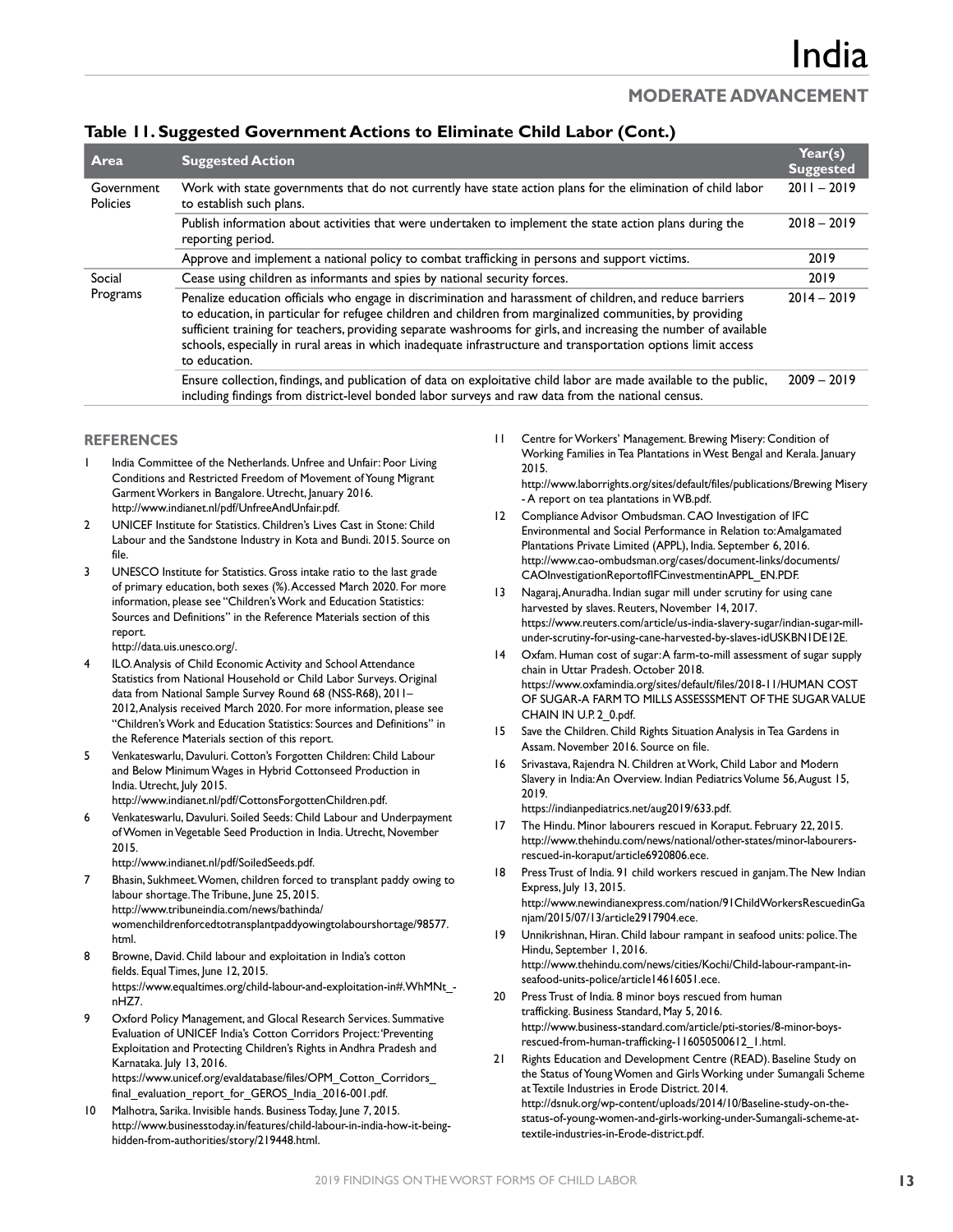## **MODERATE ADVANCEMENT**

- 22 Save the Children. The Hidden Workforce: A Study on Child Labour in the Garment Industry in Delhi. 2015. Source on file.
- 23 Press Trust of India.Ten child labourers rescued from zari unit.The Business Standard, March 14, 2015. http://www.business-standard.com/article/pti-stories/ten-childlabourers-rescued-from-zari-unit-115031400737\_1.html.
- 24 The Times of India. 14 minors rescued from jacket factory. September 9, 2015. https://timesofindia.indiatimes.com/city/ludhiana/14-minors-rescued-
- from-jacket-factory/articleshow/48879345.cms. 25 Hindustan Times. In Delhi jeans factory, children hit with hammer and
- made to work for 22 hours. March 2, 2017. Source on file. 26 Delaney, Annie and Connor, Tim. Forced Labor in the Textile and Garment Sector in Tamil Nadu, South India. Corporate Accountability Research, 2016.

https://corporateaccountabilityresearch.net/s/NJM13\_sumangali.pdf.

- 27 Sudhir, Uma.Why the Hyderabadi Bangle is a 'Circle of Shame' according to activists. NDTV, February 17, 2015. http://www.ndtv.com/india-news/why-the-hyderabadi-bangle-is-a-circleof-shame-according-to-activists-740158.
- 28 Shafi, Showkat. Indian town where glass-making is a household craft.Al Jazeera, February 13, 2015. http://www.aljazeera.com/indepth/inpictures/2015/02/indian-town-glassmaking-household-craft-150209200924438.html.
- 29 Equal Times. Child labor in India's gemstone industry [Video]. 2015. https://www.equaltimes.org/child-labour-in-india-s-gemstone-16055?lang=en#.WUp4tk2GN9A.
- 30 The Times of India. Cops rescue child workers from bangle unit in Jaipur. December 17, 2016. Source on file.
- 31 Srivastava, Roli. Nearly 200 more child workers freed as crackdown continues in south India. Reuters, January 17, 2017. https://www.reuters.com/article/us-india-children-labour/nearly-200 more-child-workers-freed-as-crackdown-continues-in-south-indiaidUSKBN1511TT.
- 32 TNN. 27 West Bengal kids rescued from jewellery unit.The Times of India, March 28, 2018. https://timesofindia.indiatimes.com/city/rajkot/27-wb-kids-rescued-fromjewellery-unit/articleshowprint/63494006.cms.
- 33 Safi, Michael. Indian police rescue 70 children working in 'inhuman condition'.The Guardian,April 9, 2017. https://www.theguardian.com/law/2018/apr/09/indian-police-rescueover-70-children-working-in-jewellery-manufacturing.
- 34 Sharma, Maya. Not paid, locked, and beaten; Factory workers rescued from outskirts of Bengaluru. NDTV, June 3, 2015. http://www.ndtv.com/bangalore-news/not-paid-locked-and-beatenfactory-workers-rescued-from-outskirts-of-bengaluru-768150.
- 35 Sarwer, Masood. Burning both ends: Many young girls in Murshidabad are child labourers.The Hindu, July 7, 2018. https://www.thehindu.com/news/national/other-states/burningboth-ends-many-young-girls-in-murshidabad-are-child-labourer/ article24361585.ece/photo/5/.
- 36 Rao, Mohit M.Your cheap shoes may have been made by children.The Hindu, November 9, 2016. http://www.thehindu.com/news/cities/bangalore/Your-cheap-shoes-mayhave-been-made-by-children/article16091788.ece.
- 37 India Committee of the Netherlands. Do Leather Workers Matter? Violating Labour Rights andEnvironmental Norms in India's Leather Production. Utrecht, March 2017. http://www.indianet.nl/pdf/DoLeatherWorkersMatter.pdf.
- Nagaraj, Anuradha. Enslaved teen boys dial for help from Indian shoe factory. Reuters, October 28, 2016. http://news.trust.org/item/20161028165945-g9wh1.
- 39 The Times of India. 13 child labourers rescued in Kota. July 7, 2017. https://timesofindia.indiatimes.com/city/jaipur/13-child-labourersrescued-in-kota/articleshow/59480207.cms.
- 40 Nagaraj, Anuradha. Nearly 200 children freed from south India brick kiln in one of biggest rescues. Reuters, January 4, 2017. https://www.reuters.com/article/us-india-children-rescueidUSKBN14O1IK.
- 41 Anti-Slavery International. Slavery in India's Brick Kilns and the Payment System. September 2017. http://www.antislavery.org/wp-content/uploads/2017/09/Slavery-In-Indias-Brick-Kilns-The-Payment-System.pdf.
- ILO. Safety and Health for Sandstone Mine Workers. 2016. http://www.ilo.org/wcmsp5/groups/public/---asia/---ro-bangkok/---sronew\_delhi/documents/publication/wcms\_462647.pdf.
- 43 India Committee of the Netherlands. Rock Bottom: Modern Slavery and Child Labour in South Indian Granite Quarries. Utrecht, May 2015. http://www.indianet.nl/pdf/RockBottom.pdf.
- 44 Stop Child Labour and India Committee of the Netherlands.The Dark Sites of Granite. India Committee of the Netherlands,August 2017. http://www.indianet.nl/pdf/TheDarkSitesOfGranite.pdf.
- 45 Albert ten Kate, et al,. Beauty and a Beast: Child Labour in India For Sparling Cars and Cosmetics.Amsterdam: SOMO, March 2016. https://www.somo.nl/wp-content/uploads/2016/05/Beauty-and-a-Beast. pdf.
- 46 Bhalla, Nita, et al. Blood Mica: Deaths of child workers in India's mica 'ghost' mines covered up to keep industry alive. Reuters,August 3, 2016. http://news.trust.org/shorthand/mica/.
- Price, Larry C. The tragedy at Ganshadih. The Pulitzer Center, December 2, 2016.
- http://pulitzercenter.org/reporting/tragedy-ganshadih.
- 48 U.S. Embassy- New Delhi. Reporting. January 8, 2020.
- 49 Cunico, Kane, et al. For India's stolen children, a journey into slavery. Channel NewsAsia, July 14, 2016. https://www.business-humanrights.org/en/for-india's-stolen-children-ajourney-into-slavery.
- 50 Kumar, Ashok. Haryana police shows zero tolerance towards human trafficking.The Hindu, May 11, 2018. https://www.thehindu.com/news/cities/Delhi/haryana-police-shows-zerotolerance-towards-human-trafficking/article23842722.ece.
- 51 U.S. Embassy- New Delhi. Reporting. November 13, 2019.
- Srivastava, Roli. Crackdown and vigilance drive down number of child workers in Mumbai. Reuters, January 24, 2017. https://www.reuters.com/article/us-india-childlabour/crackdownand-vigilance-drive-down-number-of-child-workers-in-mumbaiidUSKBN1581W8.
- 53 Child Rights in Goa.Walking the Tightrope: Exploitation of Migrant Children in Tourism in Goa.April 2016. https://goodtourismblog.com/wp-content/uploads/2017/05/201604 walking-the-tightrope-exploitation-of-migrant-children-in-tourism-ingoa.pdf.
- 54 Mendonca, George. 7 minors rescued, 4 booked in drive against child labour.The Times of India, March 5, 2017. https://timesofindia.indiatimes.com/city/navi-mumbai/7-minors-rescued-4-booked-in-drive-against-child-labour/articleshow/57470075.cms.
- 55 The Times of India. Six child labourers rescued. July 26, 2017. https://timesofindia.indiatimes.com/city/jaipur/six-child-labourersrescued/articleshow/59762816.cms.
- 56 Rowell, Melody.What it's like to live in the world's most polluted city. National Geographic,April 26, 2016. http://news.nationalgeographic.com/2016/04/160425-new-delhi-mostpolluted-city-matthieu-paley/.
- 57 U.S. Embassy- New Delhi. Reporting. February 14, 2020.
- 58 India Committee of the Netherlands.Trafficking of Children to Cottonseed Fields of Gujarat. Utrecht, January 20, 2015. http://www.indianet.nl/pdf/150120e.pdf.
- 59 U.S. Department of State.Trafficking in Persons Report- 2019: India.Washington, DC, June 20, 2019. https://www.state.gov/reports/2019-trafficking-in-persons-report-2/ india/.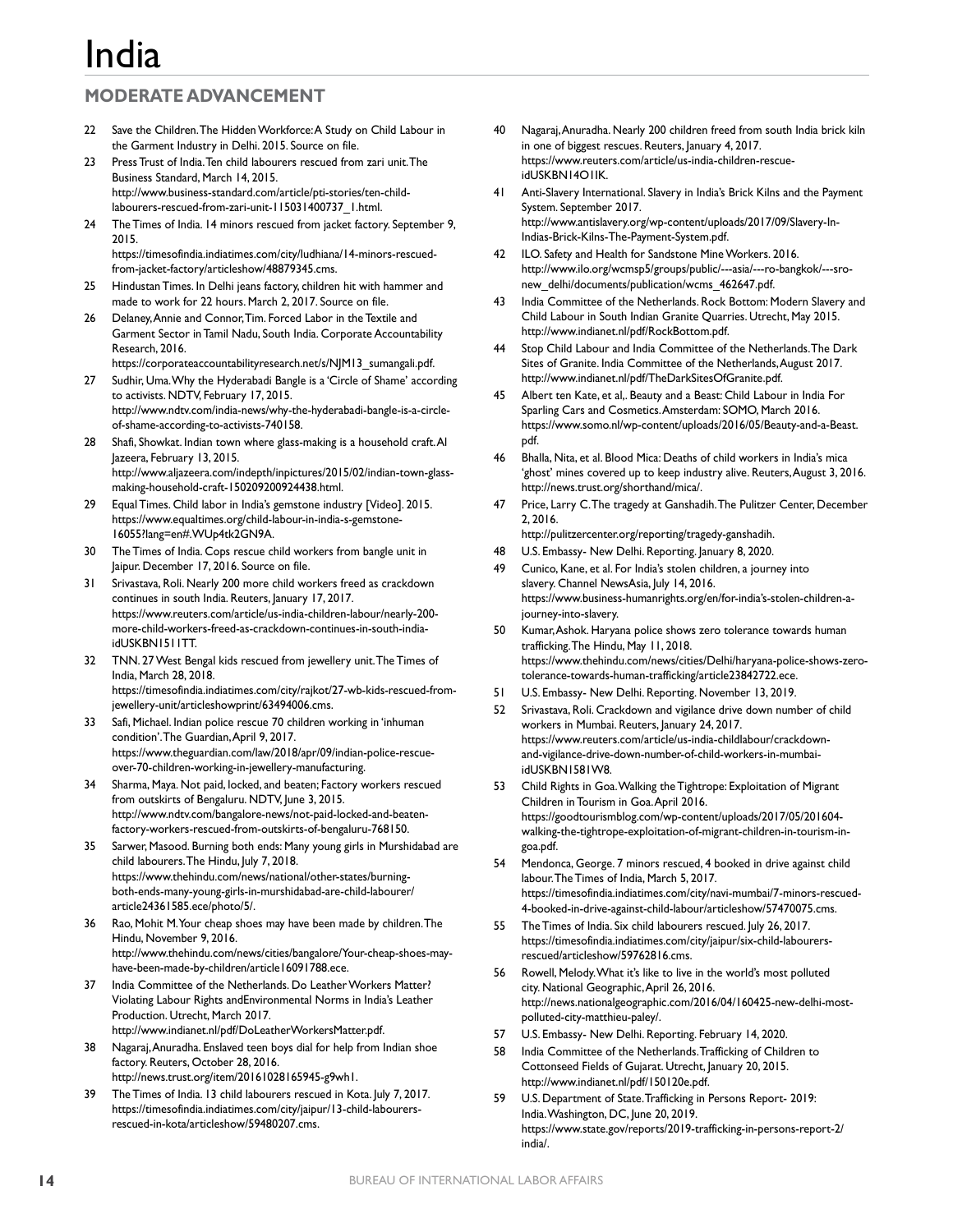- 60 Express News Service. Bonded labourers rescued from rice mill in Red Hills.The New Indian Express, Chenna, December 18, 2015. http://www.newindianexpress.com/cities/chennai/Bonded-Labourers-Rescued-From-Rice-Mill-in-Red-Hills/2015/12/18/article3183341.ece1.
- 61 The Times of India. 75 kids among 333 bonded labourers freed from brick kiln. February 13, 2015. http://timesofindia.indiatimes.com/city/chennai/75kidsamong333bondedl abourersfreedfrombrickkiln/articleshow/46223058.cms.
- 62 Nagaraj, Anuradha. India's booming cities built from 'blood bricks' of bonded laborers. Reuters, March 10, 2016. http://www.reuters.com/article/us-india-slavery-brickkilnsidUSKCN0WD01B.
- 63 International Justice Mission.Ten rescued from grueling rock quarry, including kids born into slavery. May 24, 2016. https://www.ijm.org/news/ten-rescued-from-grueling-rock-quarryincluding-kids-born-into-slavery.
- 64 International Justice Mission. Second rescue at abusive brick kiln frees 328 from slavery. June 6, 2016. https://www.ijm.org/news/second-rescue-at-abusive-brick-kiln-frees-328 from-slavery/.
- 65 Choudhry, Chetna. Pregnant woman, children among 63 rescued from forced labour by administration in Mewat.The Times of India, February 16, 2018. https://timesofindia.indiatimes.com/city/gurgaon/pregnant-woman-

children-among-63-rescued-from-forced-labour-by-administration-inmewat/articleshow/62952643.cms.

66 India Committee of the Netherlands. Fabric of Slavery: Large-scale forced (child) labour in South India's spinning mills. Utrecht, December 2016.

http://www.indianet.nl/pdf/FabricOfSlavery.pdf.

- 67 Hindustan. 20 child workers freed. September 23, 2015. Source on file.
- 68 Khan, Asif Yar. 200 child labourers rescued in Hyderabad.The Hindu, January 24, 2015. http://www.thehindu.com/news/cities/Hyderabad/200-child-labourersrescued-in-hyderabad/article6818252.ece.
- 69 Malm, Sara. Some 400 children rescued from factories in India where they were forced to work 12 hour days and were beaten if they ever stopped to rest. Daily Mail, February 5, 2015. http://www.dailymail.co.uk/news/article-2940889/Police-rescuehundreds-child-workers-southern-India.html.
- 70 Express News Service. 30 child workers rescued from Bangalore leather units.The Indian Express, October 17, 2014. http://indianexpress.com/article/cities/bangalore/30-child-workersrescued-from-bangalore-leather-units/.
- International Justice Mission. Eleven boys and young men freed from a shoe factory. February 15, 2017. https://www.ijm.org/news/eleven-boys-and-young-men-freed-from-ashoe-factory/.
- 72 The Times of India. Child trafficking racket busted, 67 children rescued. May 3, 2016. http://timesofindia.indiatimes.com/city/indore/Child-trafficking-racketbusted-67-children-rescued/articleshow/52085329.cms.
- 73 Nagaraj, Anuradha.Traffickers in India force 300,000 children to beg in the streets: police. Reuters, June 1, 2016. http://news.trust.org/item/20160601140901-695bu/.
- 74 Nagaraj, Anuradha. Indian police arrest orphanage owner forcing children to beg. Reuters,August 19, 2016. http://in.reuters.com/article/india-crime-children-idINKCN10U1C7.
- 75 U.S. Embassy- New Delhi official. E-mail communication with USDOL official.April 24, 2018.
- 76 Nath, Damini. Low conviction rate, lack of awareness hinder bonded labour elimination.The Hindu, November 9, 2019. https://www.thehindu.com/news/national/low-conviction-rate-lack-ofawareness-hinder-bonded-labour-elimination/article29926166.ece.
- 77 UN. Report of the Secretary General on Children and Armed Conflict. May 16, 2018: A/72/865–S/2018/465. http://www.un.org/ga/search/view\_doc.asp?symbol=S/2018/465&Lang=E &Area=UNDOC.
- 78 Raza, Danish.'Juvenile Trafficker:' How human traffickers are training hundreds of minors in the job. Hindustan Times, July 31, 2016. http://www.hindustantimes.com/india-news/juvenile-trafficker-howhuman-traffickers-are-training-hundreds-of-minors-in-the-job/story-7e1ObDsmgrm3oJ3HQKntUI.html.
- 79 Nigam, Chayyanika. Kids are being trafficked, handed over to crime rings in Delhi. India Today, January 18, 2018. https://www.indiatoday.in/mail-today/story/kids-are-being-traffickedhanded-over-to-crime-rings-in-delhi-1148254-2018-01-18.
- 80 U.S. Embassy- New Delhi. Reporting. March 1, 2019.
- 81 U.S. Department of State Country Reports on Human Rights Practices-2019: India.Washington, DC, March 11, 2020. https://www.state.gov/reports/2019-country-reports-on-human-rightspractices/india/.
- 82 UN. Report of the Secretary-General on Children and Armed Conflict. June 20, 2019. https://www.un.org/ga/search/view\_doc. asp?symbol=S/2019/509&Lang=E.
- 83 U.S. Department of State official. E-mail communication with USDOL official. July 19, 2019.
- 84 U.S. Department of State.Trafficking in Persons Report- 2018: India.Washington, DC, June 28, 2018. https://www.state.gov/reports/2018-trafficking-in-persons-report/india/.
- 85 Thomson Reuters Foundation. Indian brothel owners get first life sentence for trafficking children.The Strait Times, March 28, 2018. https://www.straitstimes.com/asia/south-asia/indian-brothel-owners-getfirst-life-sentence-for-trafficking-children.
- 86 Iqbal, Mohammed. Dalit children narrate heart-wrenching tales at public hearing. The Hindu, January 2, 2018. http://www.thehindu.com/news/national/dalit-children-narrate-heartwrenching-tales-at-public-hearing/article22347238.ece.
- 87 Government of India. Child Labour (Prohibition and Regulation) Act (as amended), Act 61 and Act 35. Enacted: 1986, July 10, 2006 and July 30, 2016.

http://labour.nic.in/cwl/ChildLabourAct.doc; http://labour.tripura.gov.in/ sites/default/files/child-labour-act-2016.pdf.

- Government of India. Schedule to the Child and Adolescent Labour (Prohibition and Regulation) Act. Enacted: August 30, 2017. Source on file.
- 89 Government of India. Bonded Labour System (Abolition) Act, Act No. 19. Enacted: February 9, 1976. https://www.ilo.org/dyn/natlex/docs/ELECTRONIC/27801/76810/ F362017938/IND27801.pdf.
- 90 Government of India.The Indian Penal Code, 1860 (as amended). Enacted: October 6, 1860. http://www.wipo.int/wipolex/en/text.jsp?file\_id=201592.
- Government of India. Juvenile Justice (Care And Protection Of Children) Act. Enacted: 2000.
	- http://cara.nic.in/PDF/JJ act 2015.pdf.
- 92 Government of India.The Immoral Traffic (Prevention) Act (as amended). Enacted: 1956. http://www.protectionproject.org/wp-content/uploads/2010/09/India\_ Acts\_1986.pdf.
- 93 Government of India. The Protection of Children from Sexual Offence Act. Enacted: 2012. https://www.indiacode.nic.in/bitstream/123456789/2079/1/201232.pdf.
- Government of India.The Information Technology (Amendment) Act, No. 10 of 2009. Enacted: February 5, 2009. https://www.casemine.com/act/in/5a979dcf4a93263ca60b7468.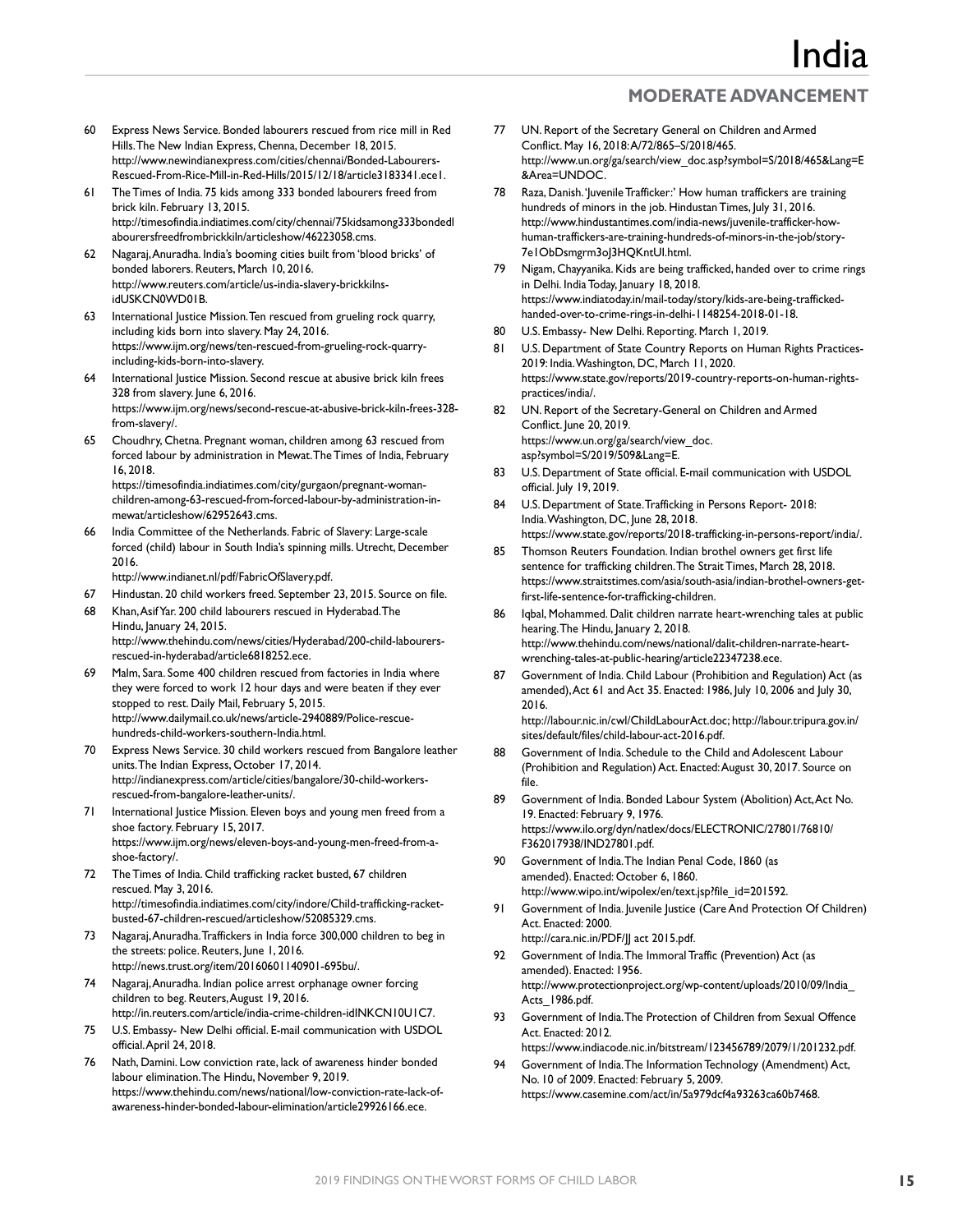# <u>India</u>

## **MODERATE ADVANCEMENT**

- 95 Government of India.The Narcotic Drugs and Psychotropic Substances Act, No. 61. Enacted: 1985. https://www.indiacode.nic.in/bitstream/123456789/10483/1/the\_ narcotic\_drugs\_and\_psychotropic\_substances,\_act,\_1985.pdf.
- 96 U.S. Department of State official. Email communication with USDOL official. July 10, 2020.
- 97 Government of India.The Right of Children to Free and Compulsory Education Act, No. 35. Enacted: August 26, 2009. http://eoc.du.ac.in/RTE - notified.pdf.
- 98 Government of India, and Ministry of Defense. Annual Report 2012-13. 2013.
- http://ddpmod.gov.in/sites/default/files/Annual report 2012-2013.pdf. 99 Government of India.The Trafficking of Persons (Prevention, Protection, and Rehabilitation) Bill. 2018. https://www.prsindia.org/sites/default/files/bill\_files/The Trafficking of
- Persons (Prevention, Protection and Rehabilitation) Bill, 2018.pdf. 100 U.S. Embassy- New Delhi. Reporting. January 31, 2019.
- 101 U.S. Embassy- New Delhi official. E-mail communication with USDOL official.April 7, 2020.
- 102 Ministry of Home Affairs.Annual Report 2017–18. 2018. https://www.mha.gov.in/sites/default/files/AnnualReport\_ English\_01102019.pdf.
- 103 CIA.The World Factbook.Accessed March 03, 2019. Please see "Military Expenditures: Military Service Age and Obligation." in the Reference Materials section of this report.
- https://www.cia.gov/library/publications/the-world-factbook/geos/in.html.
- 104 Indian Courts. District Courts. National Informatics Centre.Accessed January 5, 2015.
	- http://indiancourts.nic.in/districtcourt.html.
- 105 Central Bureau of Investigation.About Us.Accessed December 3, 2018. http://www.cbi.gov.in/aboutus/aboutus.php.
- 106 Central Bureau of Investigation. Join Us In Fighting Corruption.Accessed: May 21, 2020.
	- http://www.cbi.gov.in/contact.php.
- 107 Government of India.The National Investigation Agency (Amendment) Act, 2019. July 25, 2019
	- http://egazette.nic.in/WriteReadData/2019/208281.pdf.
- 108 Ministry of Labour and Employment. Lok Sabha. June 26, 2019. Source on file.
- 109 Ministry of Labour and Employment. Standard Operating Procedure for Enforcement ot the Child and Adolescent Labour Act. September 2017. https://www.msde.gov.in/assets/images/Notification/Standard Operating Procedure (SOP) for Enforcement of the Child and Adolescent Labour (Prohibition and Regulation) Act, 1986.pdf.
- 110 Government of India. Seventh Schedule, The Constitution of India, Article 246. Enacted: 1947.
	- https://www.mea.gov.in/Images/pdf1/S7.pdf.
- 111 Ministry of Home Affairs.Annual Report 2016–17. 2017. https://www.mha.gov.in/sites/default/files/anual\_report\_18082017.pdf.
- 112 ILO Committee of Experts. Individual Observation concerning Forced Labour Convention, 1930 (no. 29) India (ratification: 1954). Published: 2018. http://ilo.org/dyn/normlex/en/f?p=1000:13100:0::NO:13100:P13100\_
- COMMENT\_ID:3958308:YES. 113 Government of India, Ministry of Labour and Employment, Lok Sabha. Unstarred Question No. 1522 to be answered on 01.07.2019, child labour. June 26, 2019.
- 114 ILO CEACR. Individual Observation concerning Labour Inspection Convention, 1947 (No. 81) India (ratification: 1949). Published: 2020. https://www.ilo.org/dyn/normlex/en/f?p=1000:13100:0::NO:13100 :P13100\_COMMENT\_ID:4022258.
- 115 U.S. Department of State.Trafficking in Persons Report- 2020: India.Washington, DC, March 2020. https://www.state.gov/wp-content/uploads/2020/06/2020-TIP-Report-Complete-062420-FINAL.pdf.
- 116 U.S. Embassy- New Delhi official. E-mail communication with USDOL official. June 4, 2020.
- 117 U.S. Consulate- Kolkata. Reporting. December 12, 2019.
- 118 GOI. Ministry of Home Affairs National Crime Records Bureau Crime in India - 2017 Statistics.Accessed: July 10, 2020. https://ncrb.gov.in/en/crime-india-2017-0.
- 119 U.S. Embassy-New Delhi. Reporting. December 31, 2019.
- 120 Government of the National Capital Territory of Delhi. Standard Operating Procedures for the Immediate Release of Financial Assistance for Rescued Bonded Laborers. July 20, 2018. http://delhi.gov.in/wps/wcm/connect/ cdf955804659423c9b90fbceef772409/sop. pdf?MOD=AJPERES&lmod=698488554.
- 121 Shanmughasundaram, J. Bonded labour: When rescue does not mean release. January 24, 2019. https://timesofindia.indiatimes.com/city/chennai/bonded-labour-whenrescue-does-not-mean-release/articleshow/67667881.cms.
- 122 U.S. Department of State official. E-mail communication with USDOL official. June 25, 2019.
- 123 U.S. Department of State official. E-mail communication with USDOL official. February 6, 2020.
- 124 BBC News. Muzaffarpur shelter home: India court convicts 19 in abuse case. January 20, 2020. https://www.bbc.com/news/world-asia-india-51172513.
- 125 Hindustan Times. Brajesh Thakur, 11 others given life terms in shelter home case. February 12, 2020. https://www.hindustantimes.com/india-news/brajesh-thakur-11-othersgiven-life-terms-in-shelter-home-case/story-v3gKL8n7KS3nPj80lEzbsN. html.
- 126 Krishnan, Murali. No proof of shelter-home murders: CBI. Hindustan Times, January 9, 2020. https://www.hindustantimes.com/india-news/no-proof-of-shelter-homemurders-cbi/story-TBPCamKW2xV28kanfmnGuI.html.
- 127 The Caravan. Statements of 33 inmates belie the CBI's claim of no murders in Muzaffarpur shelter-home case. January 13, 2020. https://caravanmagazine.in/crime/inmates-statements-defy-muzaffarpurshelter-home-case-cbi-no-murders.
- 128 Government of India. Constitution of Task Force for Ensuring Implementation of Child Labor Act. July 31, 2018. https://labour.gov.in/sites/default/files/Constitution of Task Force dtd. 31.07.2018.pdf.
- 129 Government of India. Ministry of Labour and Employment Resolution. January 20, 2017. https://labour.gov.in/sites/default/files/Gazette notification dtd. 24.01.2017\_2.pdf.
- 130 National Commission for Protection of Child Rights. Homepage.Accessed February 6, 2019. http://ncpcr.gov.in/.
- 131 National Commission for Protection of Child Rights. State Commissions for Protection of Child Rights.Accessed February 6, 2019. http://ncpcr.gov.in/index1.php?lang=1&level=0&linkid=100&lid=1309.
- 132 National Human Rights Commission. Human Rights Issues Abolition of Bonded Labour. New Delhi.Accessed June 1, 2018. Source on file.
- 133 Ministry of Labour and Employment.Annual Report of the Ministry of Labour and Employment 2014–2015. 2015. https://labour.gov.in/annual-reports.
- 134 Ministry of Labour and Employment. Platform for Effective Enforcement of Child Labour.Accessed February 8, 2019. https://pencil.gov.in.
- 135 Business Standard. Cabinet approves India-Myanmar agreement to prevent human trafficking. Business Standard, November 27, 2019. https://www.business-standard.com/article/news-ani/cabinet-approvesindia-myanmar-agreement-on-human-trafficking-119112700587\_1. html#\_blank.
- 136 Ministry of Labour and Employment. National Policy on Child Labour. 1987. Source on file.